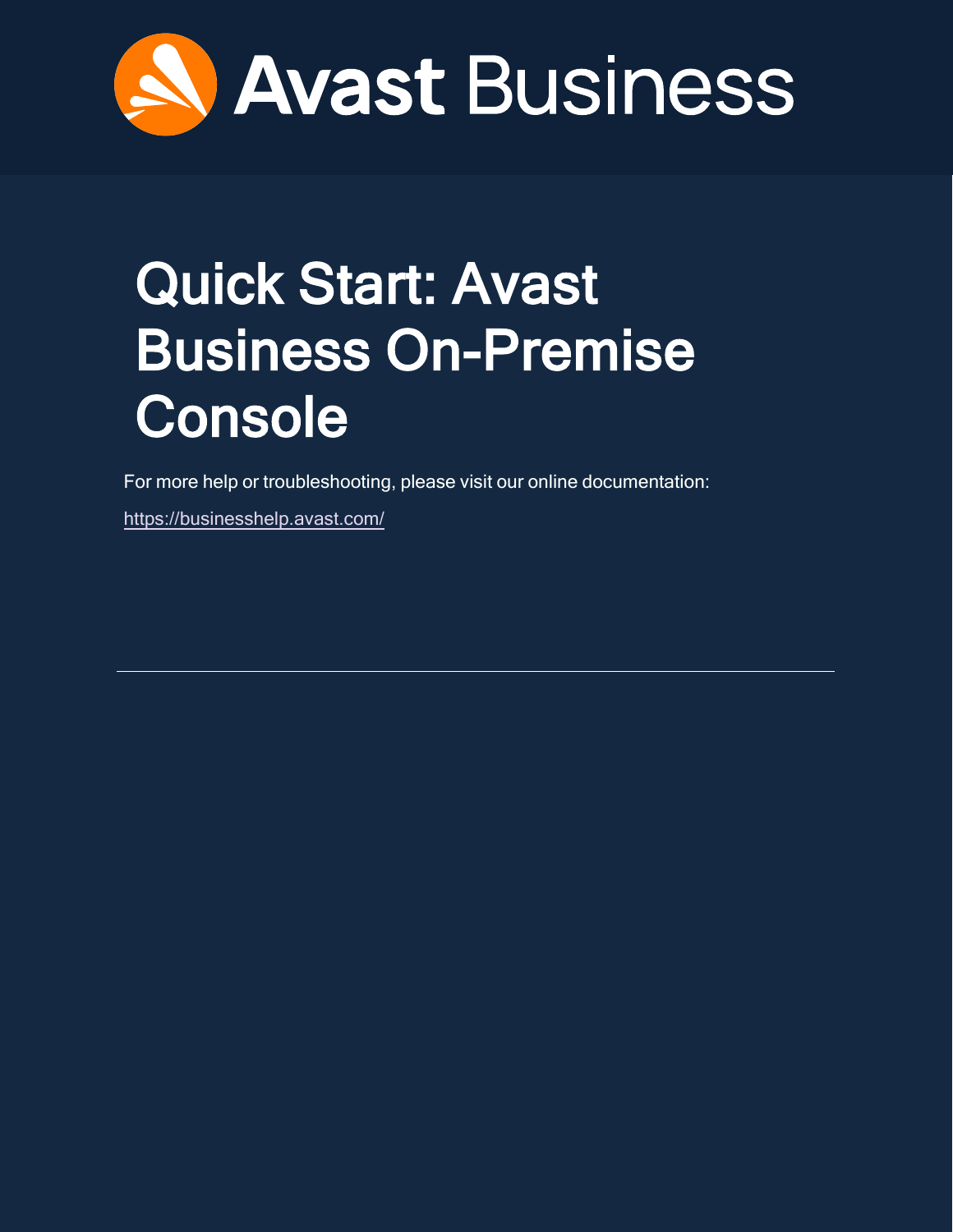# <span id="page-1-0"></span>Table of Contents

| Table of Contents <b>Material Contents</b> 1                      |  |
|-------------------------------------------------------------------|--|
|                                                                   |  |
|                                                                   |  |
|                                                                   |  |
|                                                                   |  |
|                                                                   |  |
|                                                                   |  |
|                                                                   |  |
|                                                                   |  |
|                                                                   |  |
|                                                                   |  |
|                                                                   |  |
|                                                                   |  |
| Activating Additional Licenses Manuscritti and Activation and 8   |  |
| Assigning Licenses to Devices <b>Manual Assigning</b> Licenses 19 |  |
| Adding Devices <b>Manual Adding Devices</b> 10                    |  |
|                                                                   |  |
|                                                                   |  |
|                                                                   |  |
|                                                                   |  |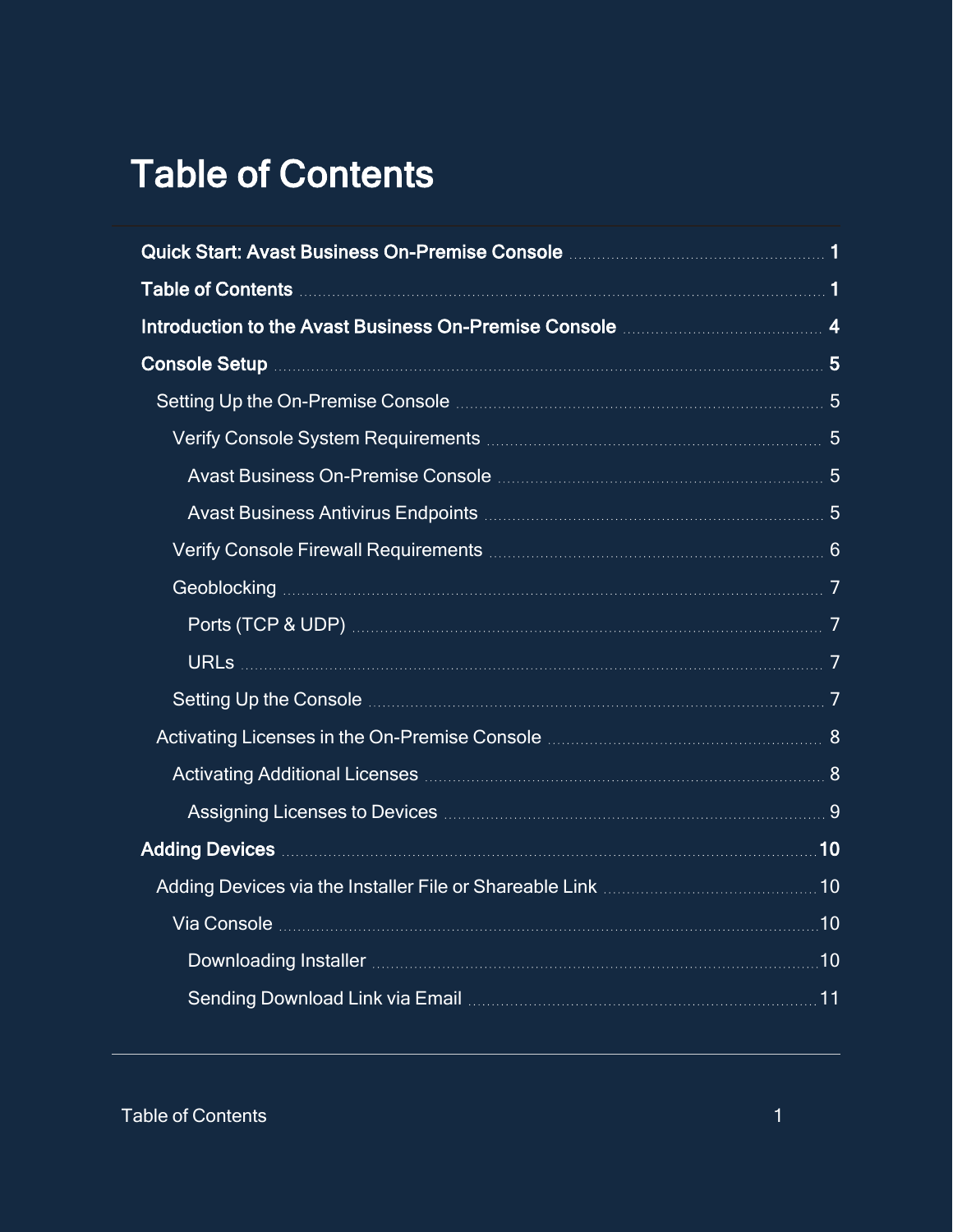|                                                                                   | .12 |
|-----------------------------------------------------------------------------------|-----|
|                                                                                   |     |
|                                                                                   |     |
|                                                                                   |     |
|                                                                                   |     |
|                                                                                   |     |
|                                                                                   |     |
|                                                                                   |     |
|                                                                                   |     |
| Enabling and Disabling Components <b>Manual According to the United States</b> 19 |     |
|                                                                                   | .20 |
|                                                                                   | .21 |
|                                                                                   | .21 |
|                                                                                   | 21  |
| Configuring Automatic Updates <b>Manual Accord Configuring Automatic Updates</b>  | 22  |
|                                                                                   | 23  |
|                                                                                   | 23  |
|                                                                                   | 23  |
|                                                                                   | 24  |
|                                                                                   | 25  |
|                                                                                   | 25  |
|                                                                                   | 26  |
|                                                                                   | 26  |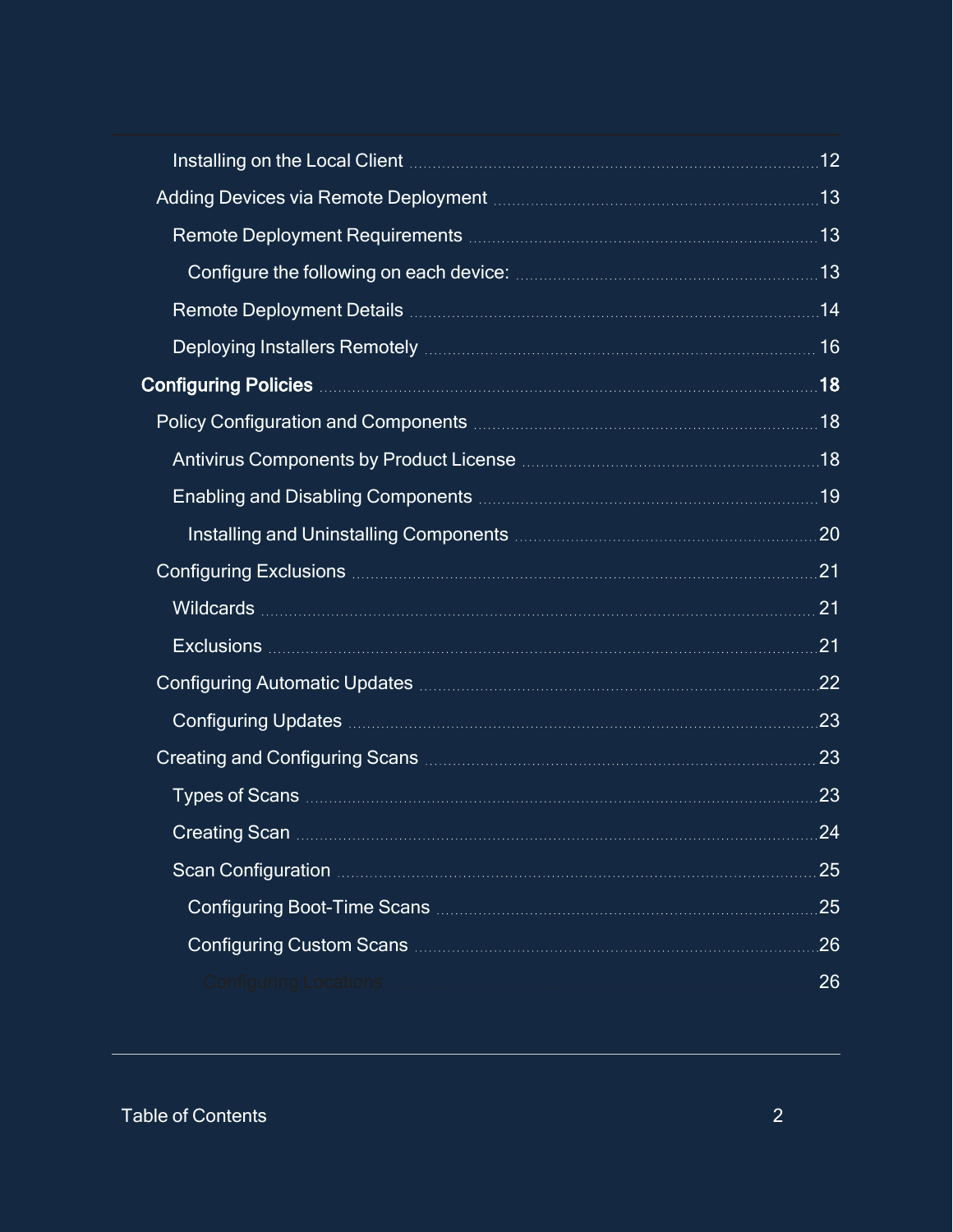| File Types Tab.         | 26 |
|-------------------------|----|
| Sensitivity Tab         | 26 |
|                         | 27 |
| Actions Tab             | 27 |
|                         | 27 |
|                         | 28 |
| File Types Tab          | 28 |
| <b>Sensitivity Tab </b> | 28 |
|                         | 29 |
| Actions Tab             | 29 |
| Packers Tab             | 29 |
| <b>Glossary</b>         | 30 |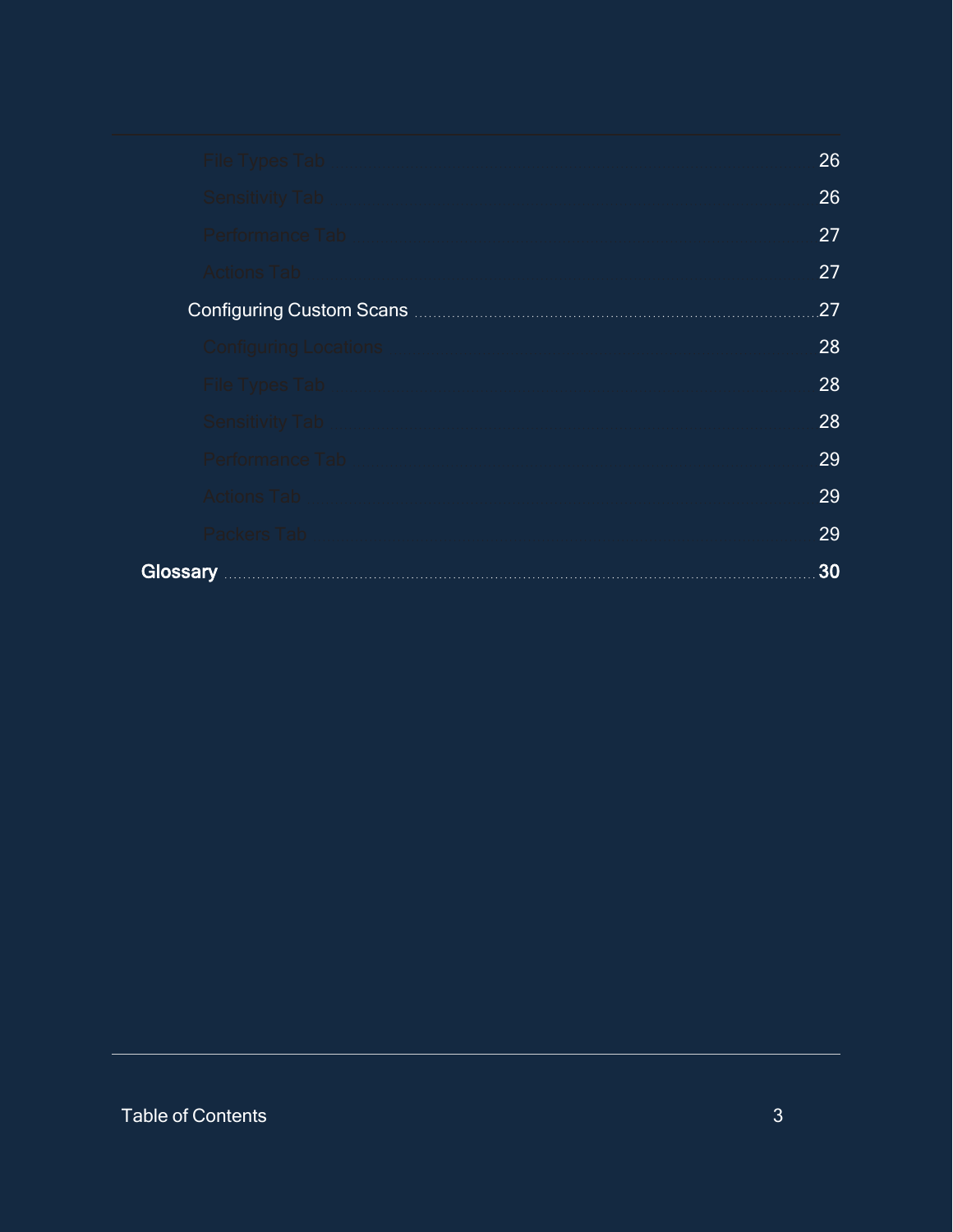# <span id="page-4-0"></span>Introduction to the Avast Business On-Premise Console

With the Avast Business On-Premise Console, adding critical protection to every PC, Mac, and server has never been easier. Flexible management provides the most convenient way to protect businesses. The On-Premise Console provides:

- Complete control over the behavior of Antivirus on endpoint devices
- Centralized management of multiple devices, situated locally
- A complete overview of the current status of entire environment with immediate alerts
- Automatic and seamless updates

Avast Business On-Premise Console integrate seamlessly with Avast Business Antivirus to:

- Leverage virtualization to protect confidential information
- Protect multiple platforms PCs, Macs, and servers
- Update to the latest version automatically or manually
- Add extra firewall protection for remote endpoints
- Provide complete server protection
- Secure your e-mail client

When you install Avast Business Antivirus on devices through the Avast Business On-Premise Console, you can control Avast Business Antivirus on those devices remotely. You can change and apply settings to each device individually, without having to visit each device or recall them from the field.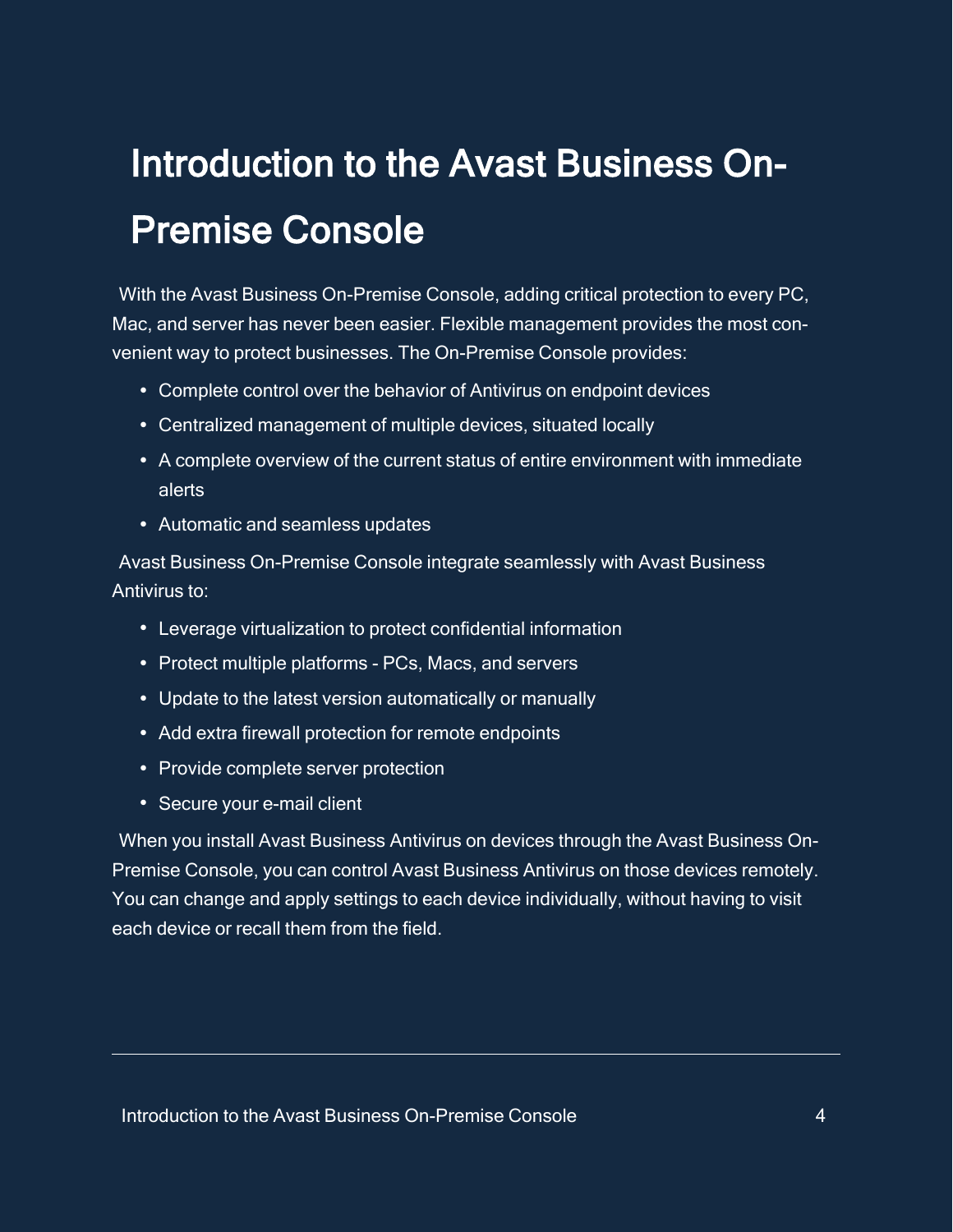# <span id="page-5-1"></span><span id="page-5-0"></span>Console Setup

# <span id="page-5-2"></span>Setting Up the On-Premise Console

# Verify Console System Requirements

## <span id="page-5-3"></span>Avast Business On-Premise Console

## Windows:

- $\cdot$  11, 10, 8.x, 7 SP1 x64, x86
- Server 2022, 2019, 2016, 2012, 2008 R2 SP1 any edition  $x64$
- Small Business Server 2011 x64

#### Supported applications:

- $\cdot$  Exchange Server 2022, 2019, 2016, 2013, 2010 x86
- $\bullet$  SharePoint Server 2019, 2016, 2012, 2010 x64

## Mac or Linux (Docker):

- Any MacOS that can run Docker, prefer MacOS 10.10 or newer
- Any Linux OS that can run Docker, prefer CentOS 7
- Docker Engine 1.10.0 or higher
- <span id="page-5-4"></span>• Docker Compose 1.6.0 or higher

### Avast Business Antivirus Endpoints

#### Windows:

- $11 x64$ ,  $x86$
- $\cdot$  10 all versions except Mobile and IoT Core Edition x64, x86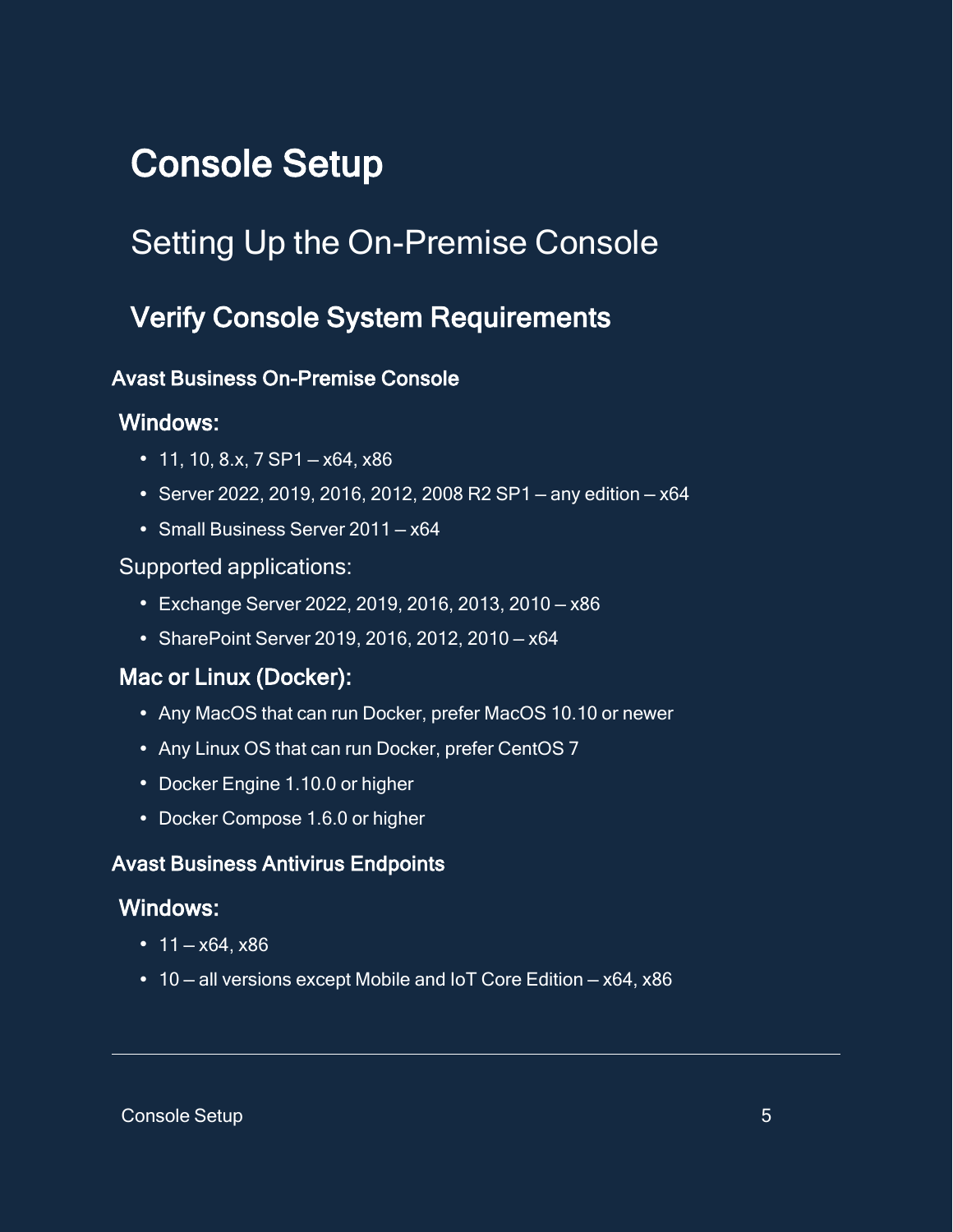- $8/8.1$  all versions except RT and Starter Edition  $x64$ ,  $x86$
- $\cdot$  7 SP1 requires [KB3033929](AV213Reqs.htm)requiresKB3033929 x64, x86
- Server 2022, 2019, 2016, 2012 any edition with latest service pack excluding Server Core — x64
- $\cdot$  Server 2008 R2 requires [KB3033929](AV213Reqs.htm)requiresKB3033929 x64
- Small Business Server 2011 x64

#### Supported applications:

- <sup>l</sup> Exchange Server 2022, 2019, 2016, 2013, 2010
- SharePoint Server 2019, 2016, 2012, 2010
- SharePoint Services 3.0 and higher

#### Mac:

#### We support ARM-based chips on MacOS devices.

• MacOS 10.11 (El Capitan or later with at least 500MB free disk space), prefer 11.x Big Sur or later

### Linux:

- CentOS 7 and above
- $\cdot$  Debian 8 and above
- Red Hat Enterprise Linux 7.4 and above
- <span id="page-6-0"></span>• Ubuntu LTS 16.04 and above

# Verify Console Firewall Requirements

For overall functionality, and to enable the Antivirus clients and/or the Management Consoles to authenticate/update, you must allow certain ports and URL addresses through your Firewall or Proxy Server.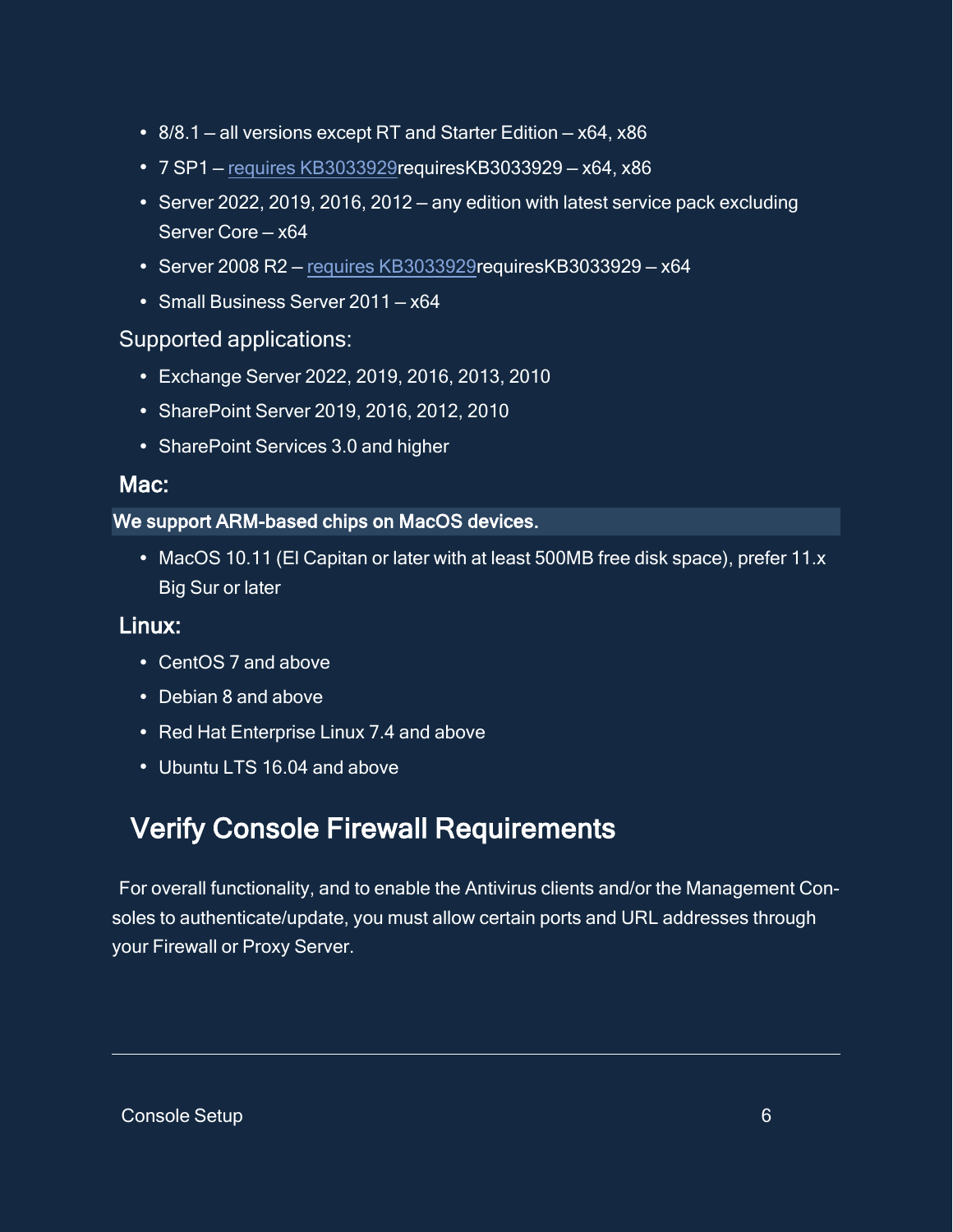# <span id="page-7-0"></span>**Geoblocking**

Avast web services are hosted in many countries around the world. Therefore, we do not recommend geoblocking in your firewall settings.

If geoblocking is necessary, we recommend you set URL Allow rules to supercede geoblocking, so Avast traffic can still be allowed.

# <span id="page-7-1"></span>Ports (TCP & UDP)

- 53 Secure DNS services (only if using Real Site component)
- 80 Internet vulnerability checks and feature updates
- 443 Encrypted communication
- 8080, 8090 Communication between console and clients within local network (only for On-Premise Console)
- 4158 Mirror, for local updates within local network
- <span id="page-7-2"></span>• 7074 - Remote Deployment within local network

### URLs

- \*.avast.com
- <span id="page-7-3"></span>• \* avcdn net

# Setting Up the Console

- 1. Navigate to <https://www.avast.com/installation-files>
- 2. Under the Business tab, click on one of the following to download:
	- Console Installer for Windows (recommended for Microsoft Windows Server operating systems)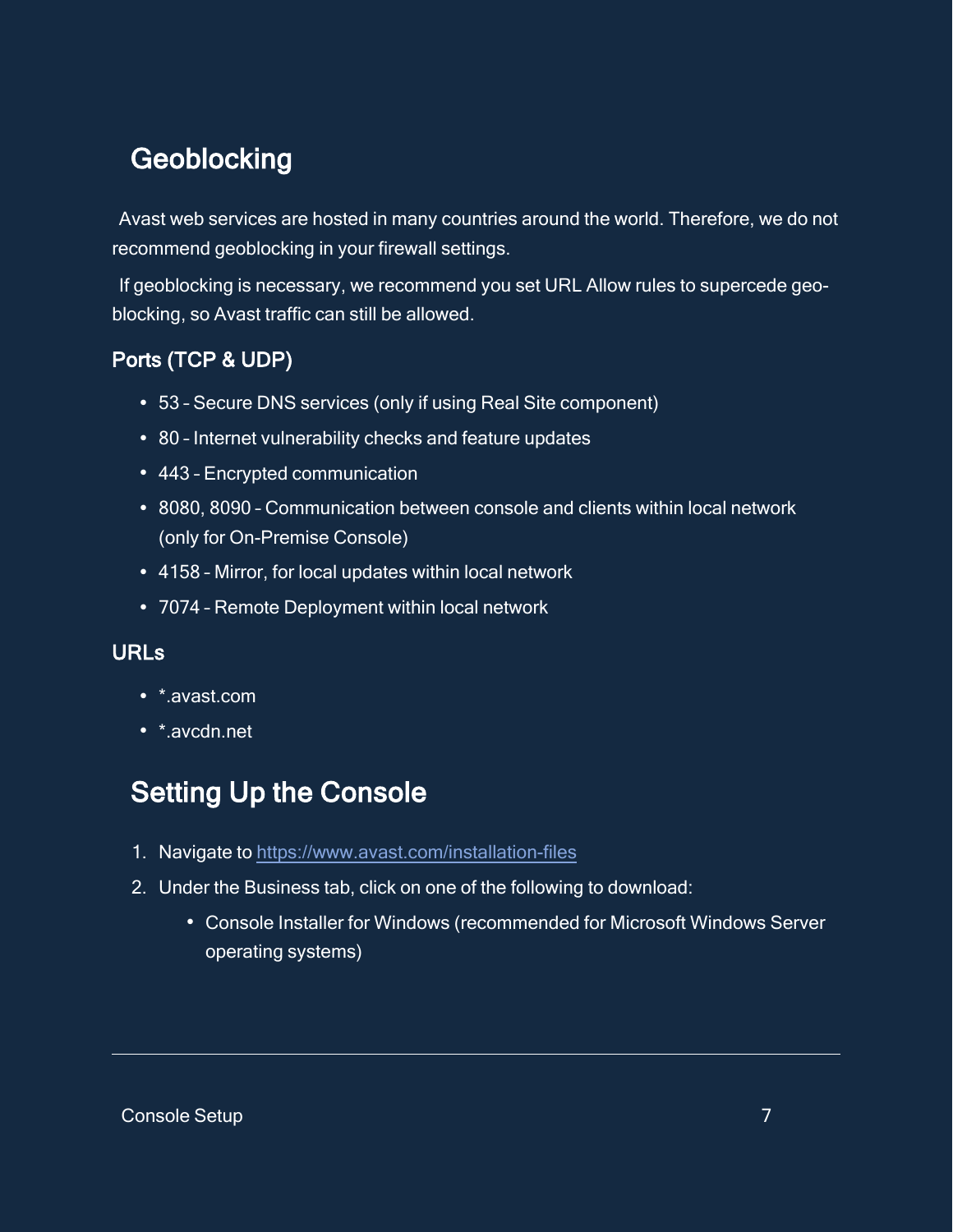• Console Image for Docker (recommended for all other server operating systems, such as MacOS X or Linux)

For the On-Premise Console, follow the installation process for your operating system as detailed in:

- Windows: On-Premise Console [Management](https://businesshelp.avast.com/Content/ArticleLists/AfB_ManagementConsoles/ConsoleManagement.htm)
- MacOS X: MacOS X Console [Management](https://businesshelp.avast.com/Content/ArticleLists/AfB_ManagementConsoles/MacOSXConsole.htm)
- <span id="page-8-0"></span>• Linux: Linux Console [Management](https://businesshelp.avast.com/Content/ArticleLists/AfB_ManagementConsoles/LinuxConsole.htm)

# Activating Licenses in the On-Premise Console

An activation code is part of your confirmation of purchase. It contains information about the edition you purchased. Your code is the license used to activate your software.

- 1. When running the Console for the first time, the screen will prompt you to enter your license code.
- 2. Enter your license code.
- <span id="page-8-1"></span>3. Click Activate license code.

# Activating Additional Licenses

- 1. Navigate to the Subscriptions page
- 2. Do one of the following:
	- If you have a license code, click Got activation code?, enter the code, then click Activate
	- Beside the subscription you would like to purchase, click Buy, then complete the transaction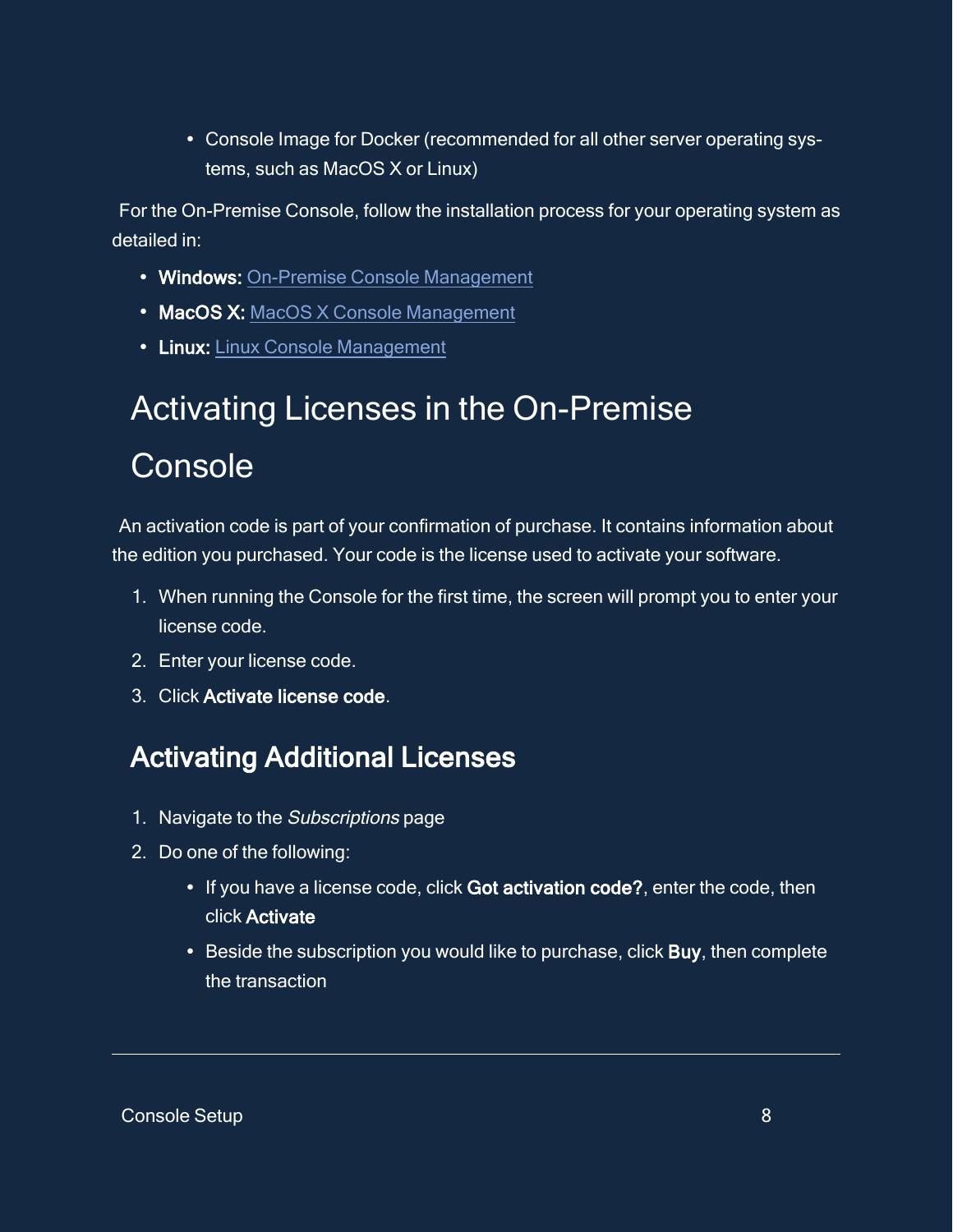## <span id="page-9-0"></span>Assigning Licenses to Devices

You can only perform this action after you have added a device to your network.

#### This procedure requires the device to restart.

- 1. On the *Devices* page, do one of the following:
	- To include all devices in a group, click the More button next to the group name. Then click Edit group.
	- To include multiple devices, select the check boxes of the devices. Then click Actions ▸Change subscription.
	- For a single device, click the More button next to a device, then click Change subscription.
- 2. Select the license you would like to use from the drop-down menu(s).
- 3. Click Apply for the license you want to change to, or Save group if you are changing the subscription for an entire group of devices.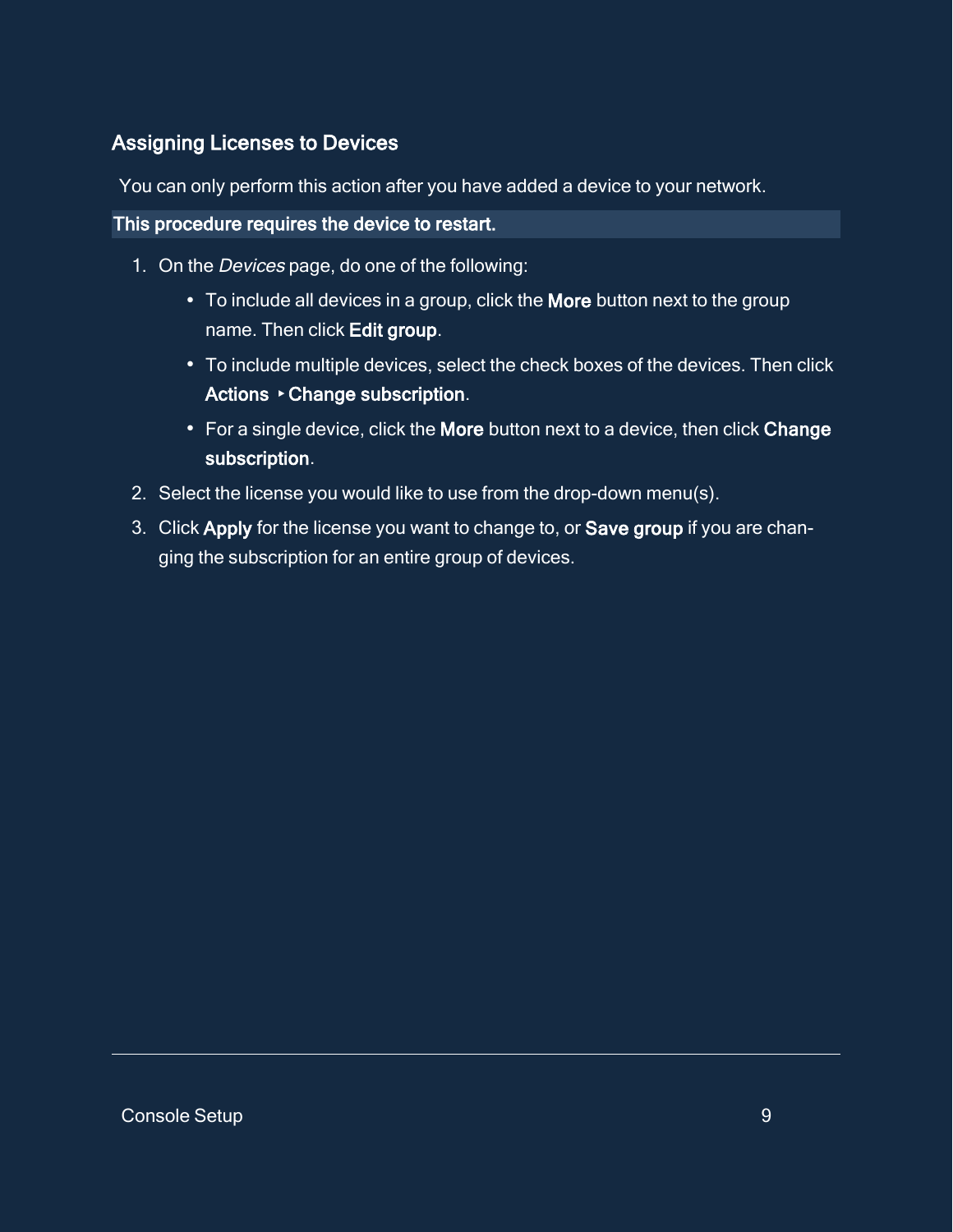# <span id="page-10-1"></span><span id="page-10-0"></span>Adding Devices

# <span id="page-10-2"></span>Adding Devices via the Installer File or Shareable Link

# Via Console

## <span id="page-10-3"></span>Downloading Installer

- 1. Select which type of installer you need:
	- Windows .exe (for workstations and servers)
	- Windows .msi (for deployment using GPO)
	- MacOS X .dmg
- 2. Select the subscription products
- 3. Click Advanced Settings to view the following options
- 4. Choose the Group and Policy the device will use
	- **o** If desired, you can activate your devices and select the subscriptions to use after installation by checking the box with that option.
- 5. Choose whether to automatically remove competitive antivirus products on the device
	- **<sup>o</sup>** The option to remove competitive antivirus products is checked by default. We recommend that you leave this option checked when installing the Antivirus service.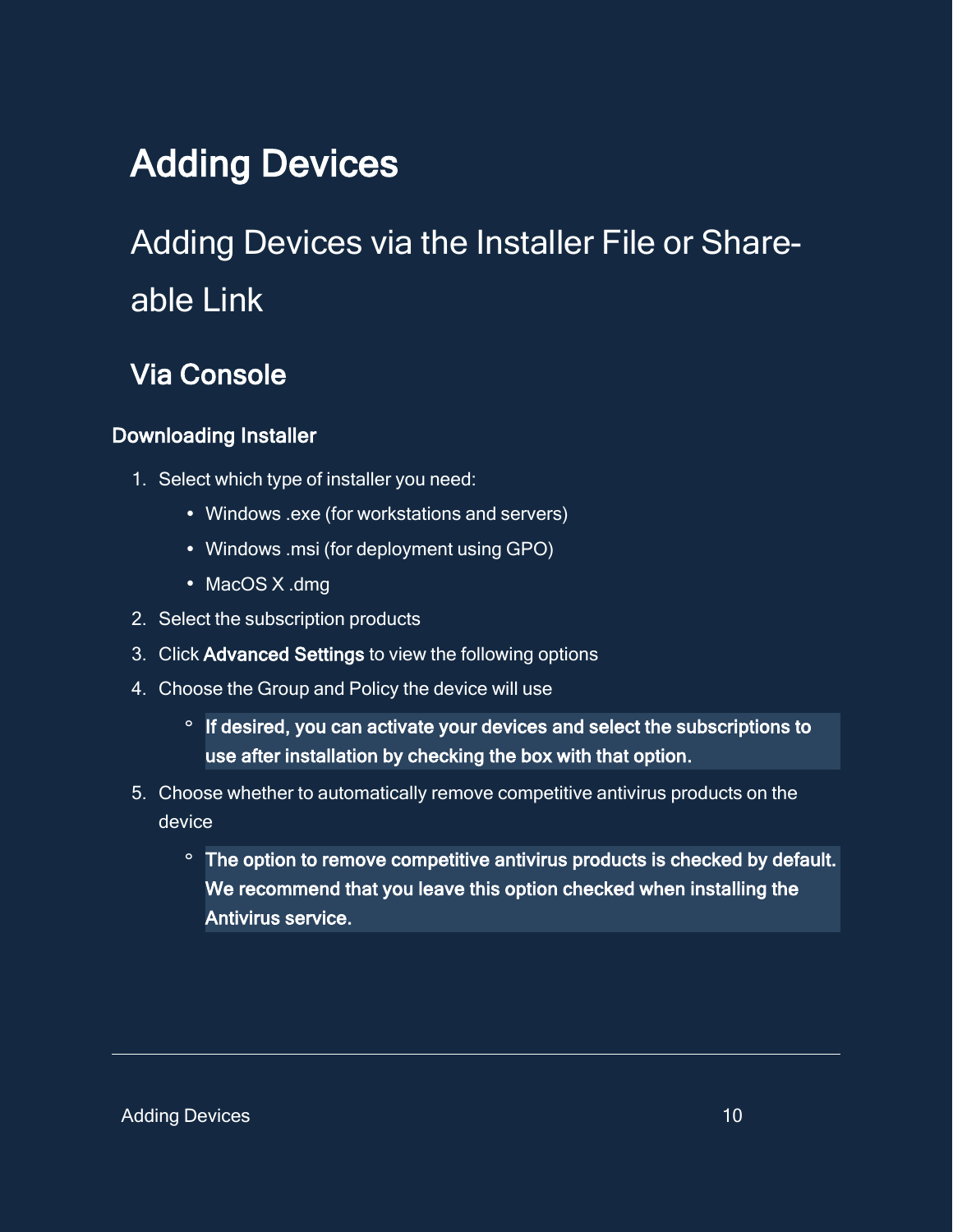- 6. Select the installer size (Light vs Full)
	- **o** If you select Light, the other services will be downloaded upon installation of the Antivirus agent. This option is not recommended if you are installing Antivirus on multiple devices at the same, as each machine will individually contact Avast servers to download the other services.
- 7. Ensure you have defined the correct Proxy Server, if any, in the policy you are applying to the device
- 8. Click Download now and specify where to save the installation package–such as on a flash drive or network drive

You can also send a download link from this page by clicking Share download link beneath the Download now button. You can then copy and send the private download URL to any desired recipients.

## <span id="page-11-0"></span>Sending Download Link via Email

Before you can send download links from the On-Premise Console, you will need to define your SMTP server.

- 1. Enter the email addresses for the target users in the Send To box, separated by commas
- 2. If desired, alter the Subject line of the email that will be sent
- 3. To configure the message you send in the email, check *Include your custom mes*sage and type a message in the space provided
- 4. Select the subscription products
- 5. Click Advanced Settings to view the following options
- 6. Choose the Group and Policy the device will use
	- **o** If desired, you can activate your devices and select the subscriptions to use after installation by checking the box with that option.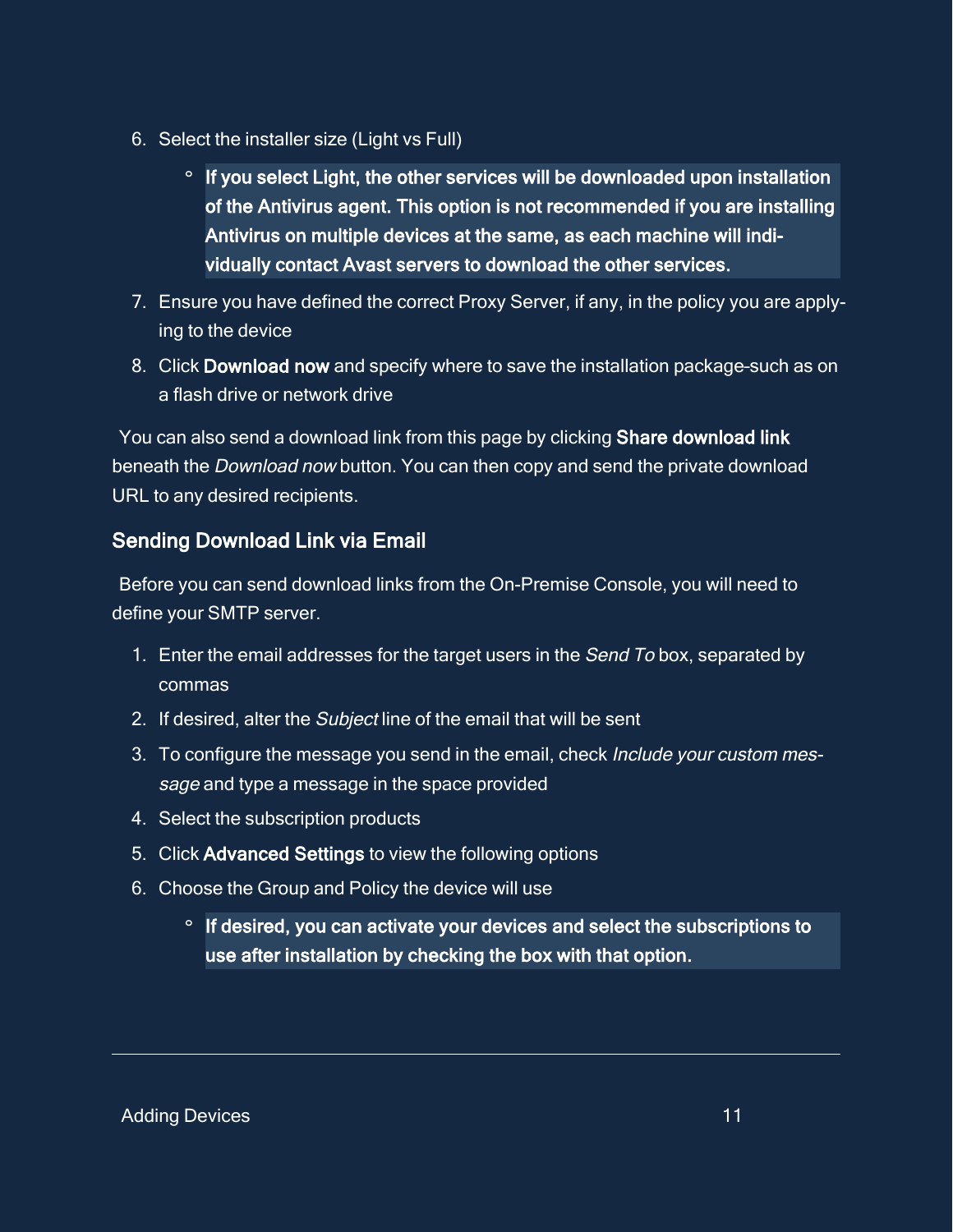- 7. Choose whether to automatically remove conflicting antivirus products on the device
	- **<sup>o</sup>** The option to remove competitive antivirus products is checked by default. We recommend that you leave this option checked when installing the Antivirus service.
- 8. Select the installer size (Light vs Full)
	- **o** If you select Light, the other services will be downloaded upon installation of the Antivirus agent. This option is not recommended if you are installing Antivirus on multiple devices at the same, as each machine will individually contact Avast servers to download the other services.
- 9. Ensure you have defined the correct Proxy Server, if any, in the settings template you are applying to the device
- <span id="page-12-0"></span>10. Click Send

# Installing on the Local Client

Once you have an installer file or download link from the Avast Business Management Console, you need to install Avast Business Antivirus to the end device(s).

- 1. Copy the installer file to a location accessible by the end device
- 2. Double-click on the installer file to run it
- 3. If asked to allow the application to make changes to your device, click Yes
- 4. Wait while Avast Business Antivirus is installed on the device
- 5. When prompted, restart the device
- 6. The device should now be visible in your Console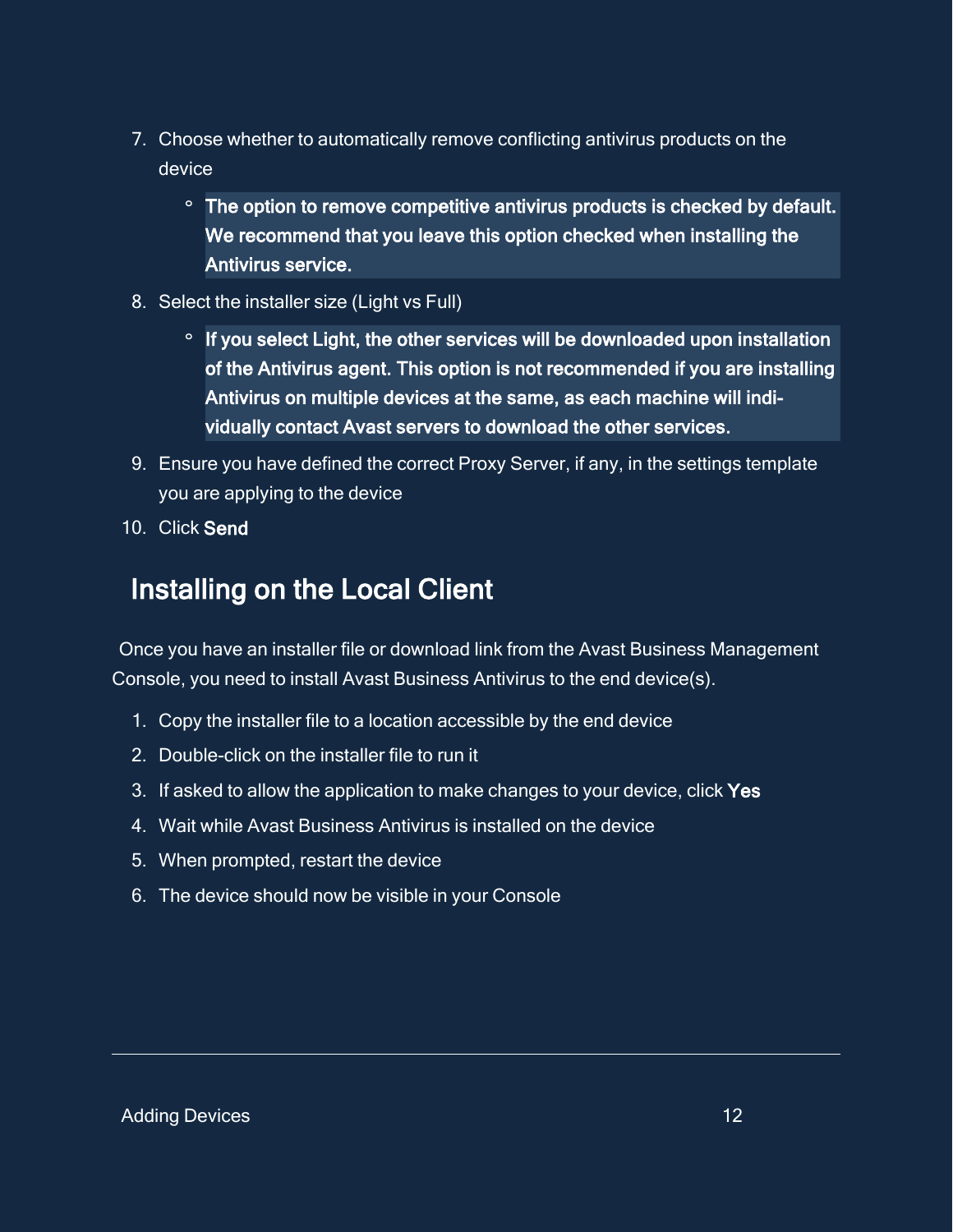# <span id="page-13-1"></span><span id="page-13-0"></span>Adding Devices via Remote Deployment

# Remote Deployment Requirements

- Administrator credentials to the computer or Windows domain. If using domain credentials, include the domain name: (e.g., YOUR\_DOMAIN\username).
- Network information about the devices you are deploying to. You need this information to locate the devices on your network.
- Prepare computers for the client installation. Uninstall any other Antivirus software if installing Avast Business Antivirus.

#### <span id="page-13-2"></span>Configure the following on each device:

#### Windows 7/8.x/10

#### Enable WMI Traffic

• Execute NETSH command: netsh advfirewall firewall set rule group="windows management instrumentation (wmi)" new enable=yes

#### Enable ADMIN Share

- Open Regedit
- Navigate to: HKLM\Software\Microsoft\Windows\CurrentVersion\Policies\System
- Create a new DWORD "LocalAccountTokenFilterPolicy" with Value of 1

#### Enable Printer and File Sharing

- In Control Panel ▶Network and Internet ▶Network and Sharing Center
- Click Change Advanced Sharing Settings, then enable File Printer Sharing

#### Firewall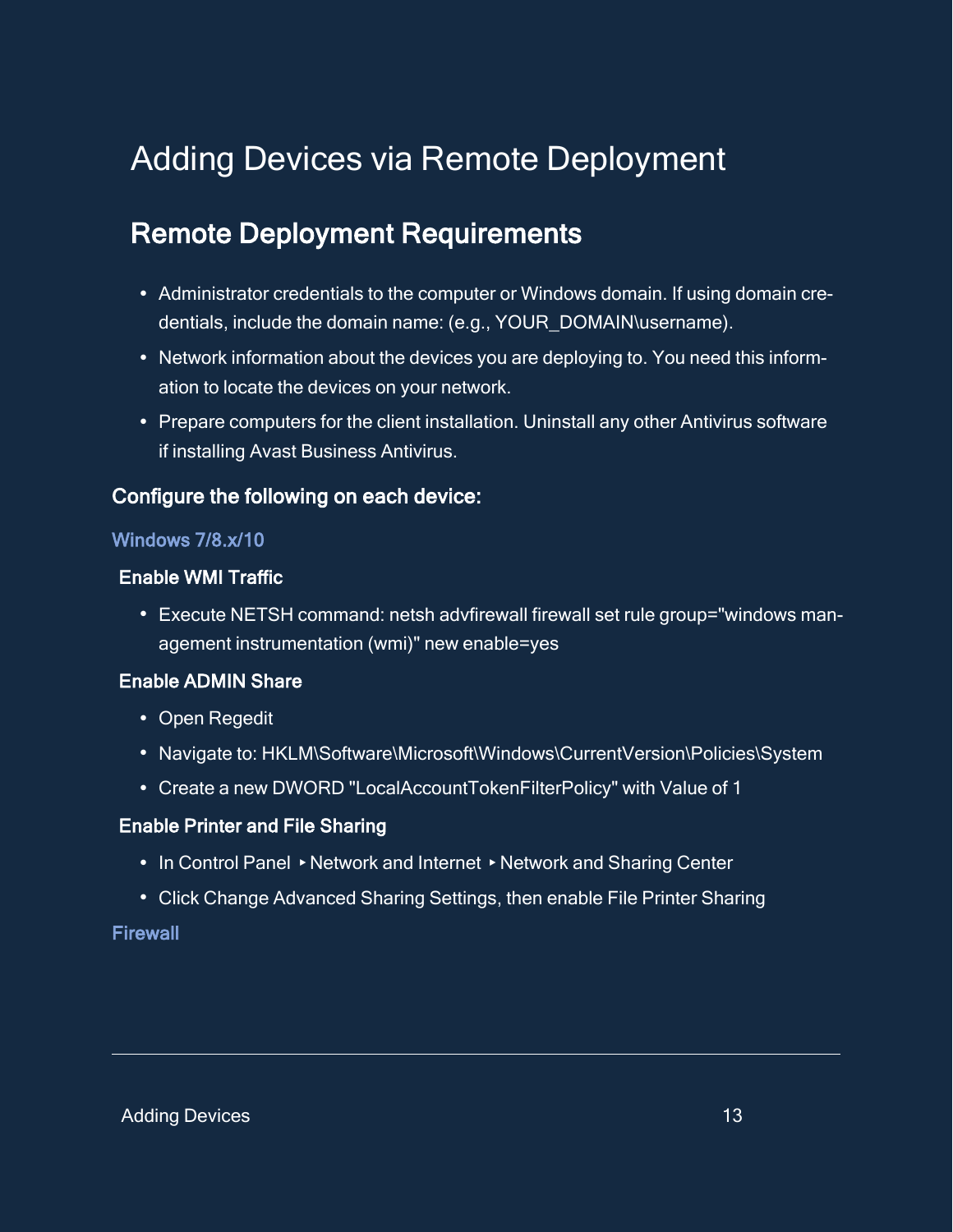- 1. Open Firewall settings
- 2. Go to Settings ▸Profiles ▸Directly connected to the Internet ▸Applications ▸Generic Host Process - and Generic Host Process 2
- 3. Allow:
	- DCOM server data
	- Microsoft DCOM Server
	- DCOM Client Data (should be allowed by default)
	- Microsoft DCOM Client (should be allowed by default)

#### Enable DCOM

- 1. Run dcomcnfg
- 2. Navigate to Component Services ▸Computers
- 3. Right-click on My Computer ▸Properties
- 4. Click the Default Properties tab
- 5. Click Enable Distributed COM on this Computer checkbox

#### Enable RPC

- 1. Run services msc.
- <span id="page-14-0"></span>2. Navigate to and enable "Remote Procedure Call (RPC)"

# Remote Deployment Details

The Remote Deployment option is only available after you have added at least one device to your network using another install method. You must also designate a Master Agent thus, it is best if the first device you add to your network is the device you will use as the Master Agent. Below is a summary of the remote deployment process:

Device Detection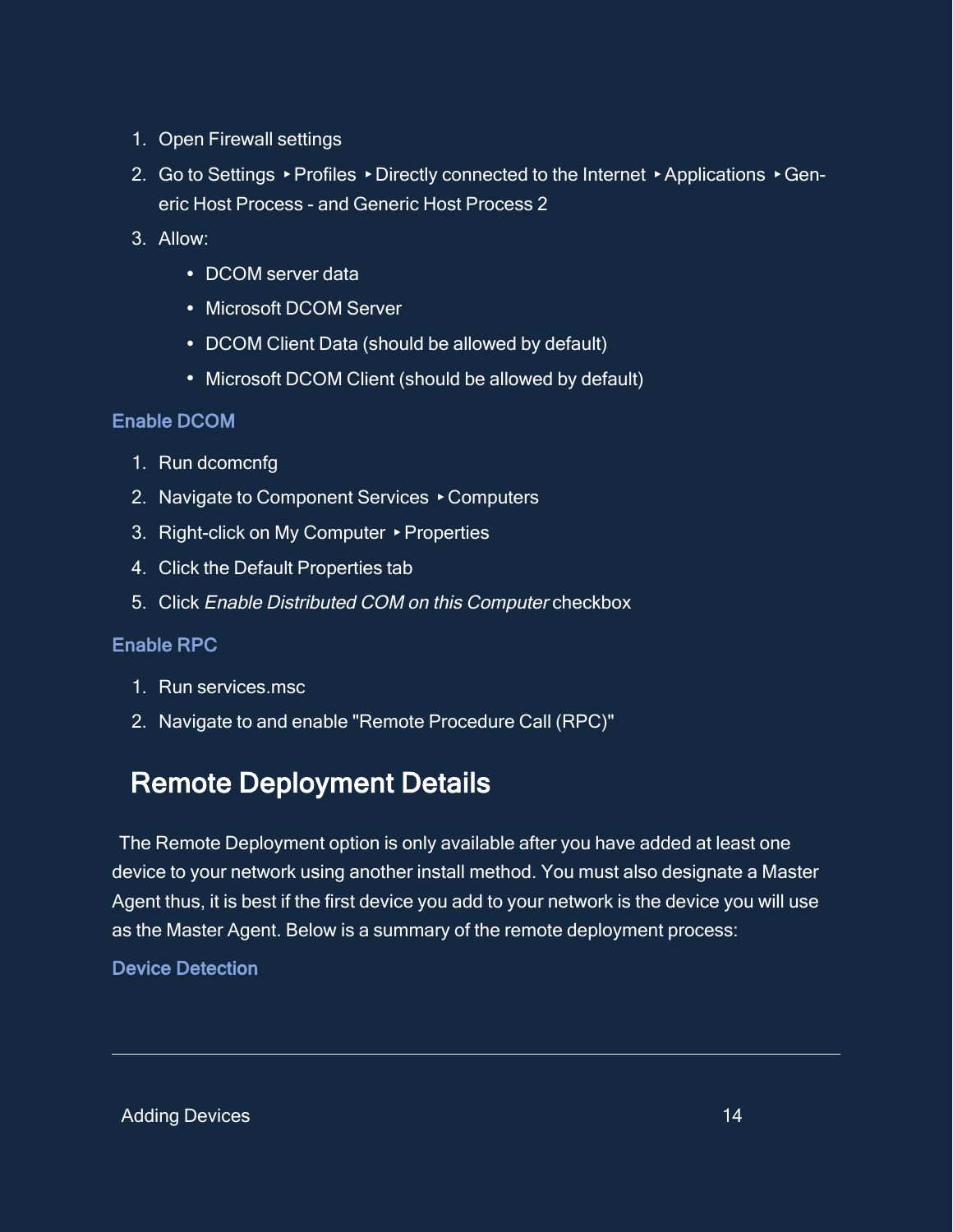The device detection process uses Address Resolution Protocol (ARP) to ping all IP addresses within the subnet in order to get their MAC address. This process can take up to 15 minutes, possibly longer depending on the network.

If a response is received with a MAC address, a reverse DNS lookup occurs to get the host name for the IP. If a host name is received, a device record is created and stored in a list—which is transmitted to the web service when detection is complete.

Once the initial authentication is completed, the process will scan for host devices periodically and compare it to the list already stored. From this point on, the process will only add new host devices and will not delete any.

#### **Authentication**

During remote deployment, a list of administrator credentials—e.g., YOUR\_ DOMAIN\user\_name and password—are passed to the remote deployment process until one successfully provides access to the target computer. If none of the credentials work, the process will quit and return an error message.

The client waits for changes made to the devices/login tables to see if anything is marked for deployment—based upon the host computer's MAC address.

#### **Requirements**

To automatically deploy Antivirus to multiple devices remotely, you must have:

- Cloud Console or On-Premise Console 6.0 or higher
- Antivirus 18.6 or higher
- At least one device installed and activated
- A working Master Agent
- File and Printer Sharing for Microsoft Networks enabled
- A Microsoft Windows operating system supported by Active Directory
- Valid Credentials for Active Directory with Administrator rights
- All necessary ports open (7074)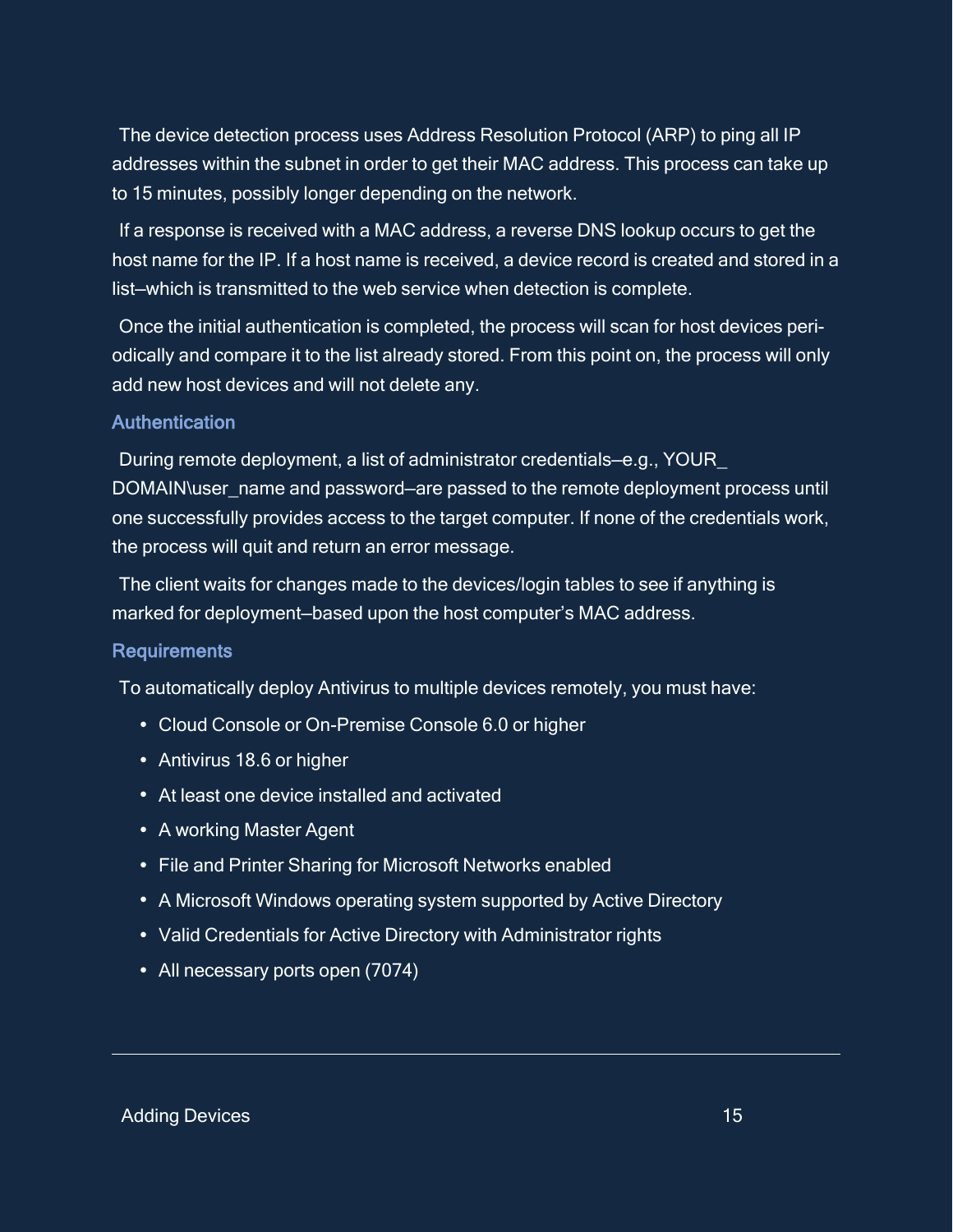# <span id="page-16-0"></span>Deploying Installers Remotely

#### Network Scanning

- 1. Click Begin Deployment Process
	- If you do not have a Master Agent available, click Add new Master Agent and follow the process for setting a Master agent.
	- If you do have a Master Agent or Agents available, select the one you would like to use
- 2. In the Active Directory Credentials section, enter the following information:
	- $\cdot$  Domain
	- Username
	- Password
- 3. Click Scan your network and wait until the device detection process is complete

#### Network Deployment

- 1. In the Active Directory Groups section, navigate to a folder that contains unprotected devices and select the check boxes next to the devices you would like to deploy to
- 2. Click Define installer settings
- 3. In the Select <sup>a</sup> license section, choose one of your available Antivirus subscriptions
- 4. In the Deploy to a group in Avast Business Console section, do any of the following:
	- Select a group
	- Select Copy Active Directory group structure into the selected group in order to use your Active Directory's existing group structure
	- Select a policy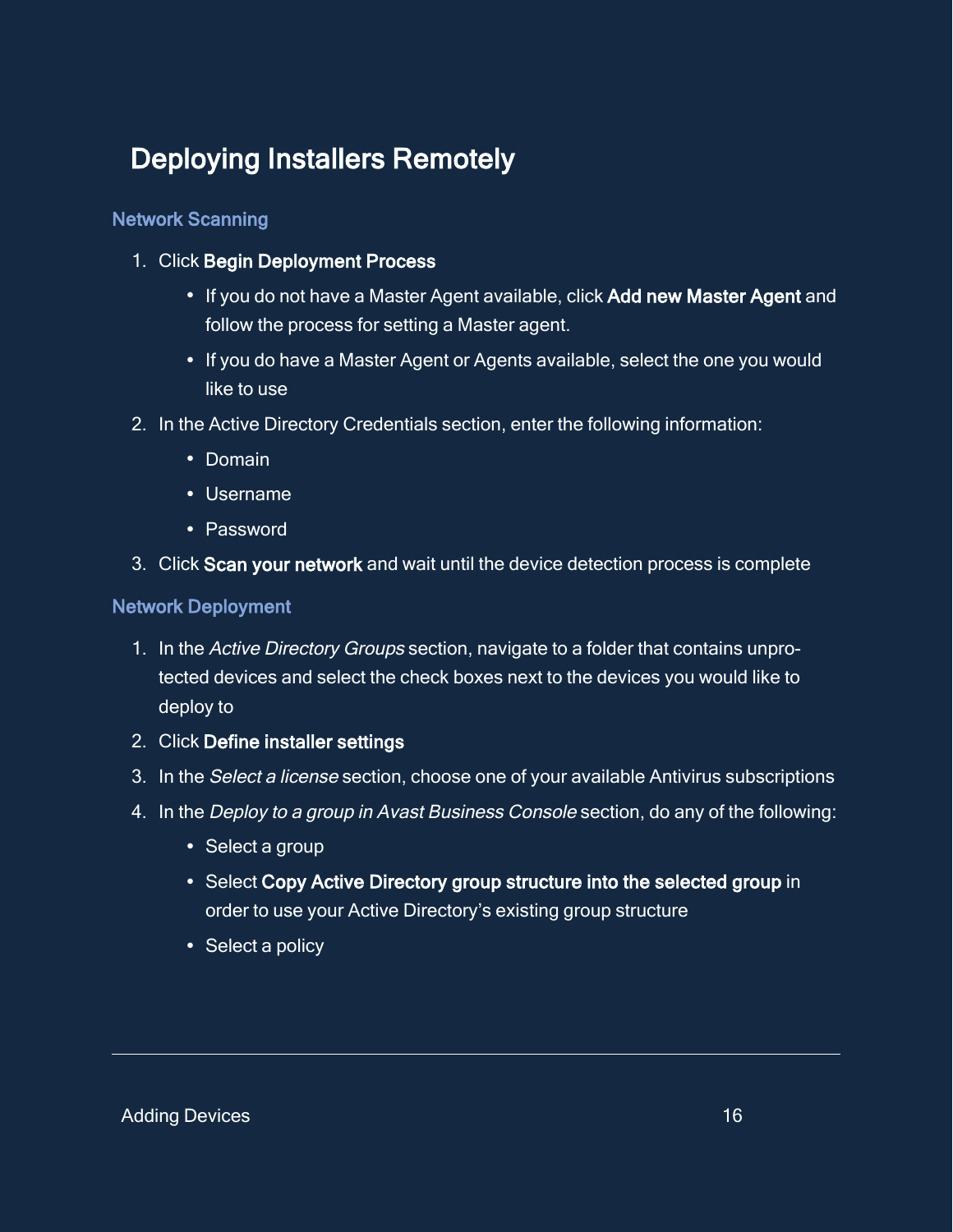- 5. Choose whether to automatically remove conflicting antivirus programs on the device
- 6. Click Start deployment to devices
	- **<sup>o</sup>** Wait while Antivirus is deployed to devices. You can navigate to other pages during this process and use the Remote Deployment button on the navigation menu to return and view the progress of your Remote Deployment.
- 7. Click Finish Remote Deployment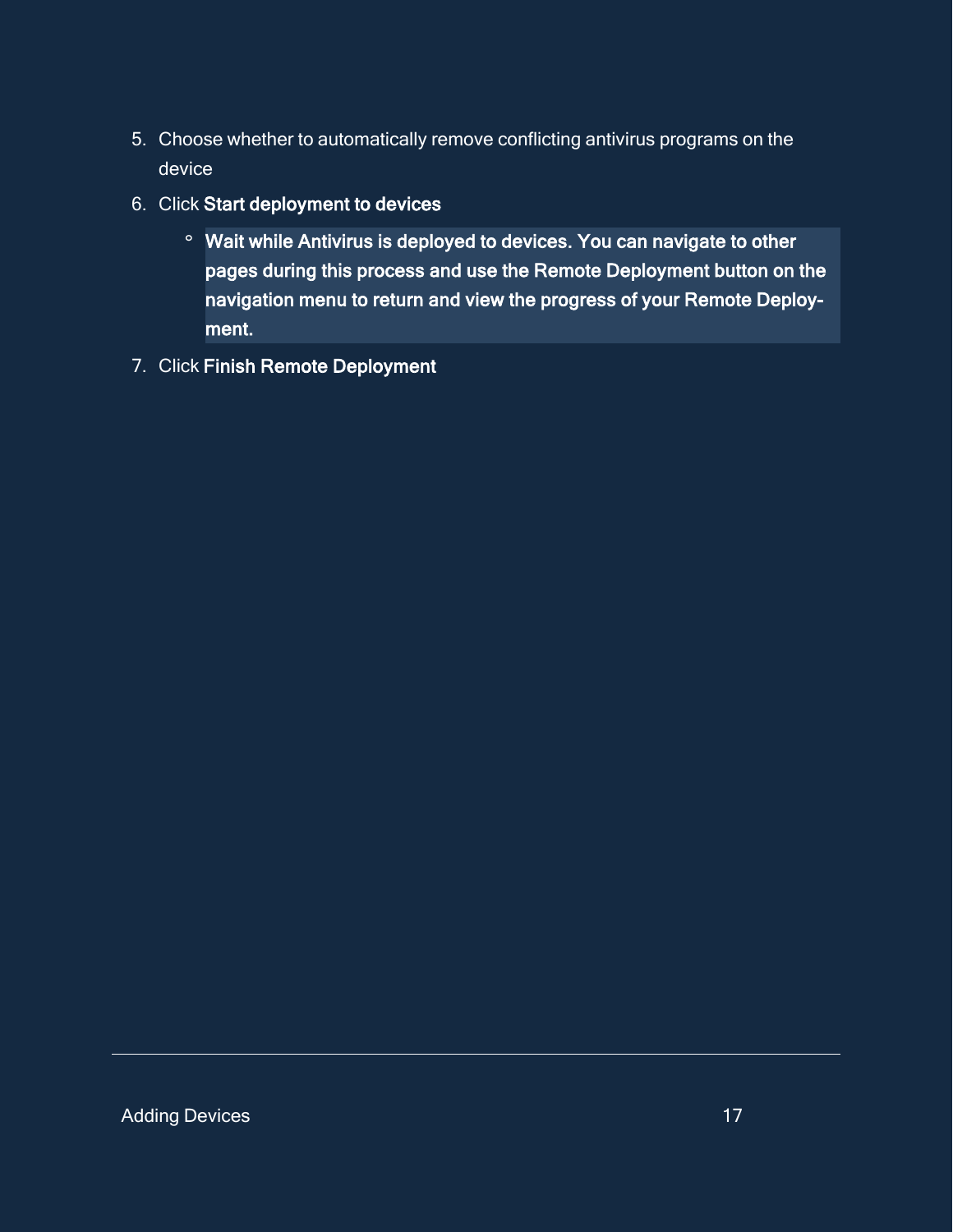# <span id="page-18-1"></span><span id="page-18-0"></span>Configuring Policies

# Policy Configuration and Components

The main way you manage your devices is through policies, which are groups of security rules that determine how Avast Business Antivirus works on the endpoints. Any changes to a policy are applied to the devices and groups assigned to it.

The Avast Business Management Consoles include a default template that has already been set up with the suggested configuration. You can apply this template, or create your own by duplicating the default to customize it or by creating a new template altogether. The default template cannot be deleted until another policy has been created.

<span id="page-18-2"></span>Policies can only be updated within the Hub.

| <b>Component</b>       | <b>Avast Business</b><br><b>Antivirus</b> | <b>Avast Business</b><br><b>Antivirus Pro</b> | <b>Avast Business</b><br><b>Antivirus Pro Plus</b> |
|------------------------|-------------------------------------------|-----------------------------------------------|----------------------------------------------------|
| <b>File Shield</b>     | X                                         | X                                             | $\sf X$                                            |
| <b>Web Shield</b>      | X                                         | X                                             | X                                                  |
| <b>Mail Shield</b>     | X                                         | X                                             | $\sf X$                                            |
| <b>Behavior Shield</b> | $\sf X$                                   | X                                             | X                                                  |
| <b>Wi-Filnspector</b>  | $\sf X$                                   | X                                             | $\sf X$                                            |
| <b>Real Site</b>       | $\sf X$                                   | X                                             | $\sf X$                                            |
| <b>Firewall</b>        | X                                         | X                                             | X                                                  |
| <b>Sandbox</b>         | $\sf X$                                   | X                                             | X                                                  |
| <b>Exchange</b>        |                                           | X                                             | $\sf X$                                            |
| <b>Sharepoint</b>      |                                           | $\sf X$                                       | X                                                  |

# Antivirus Components by Product License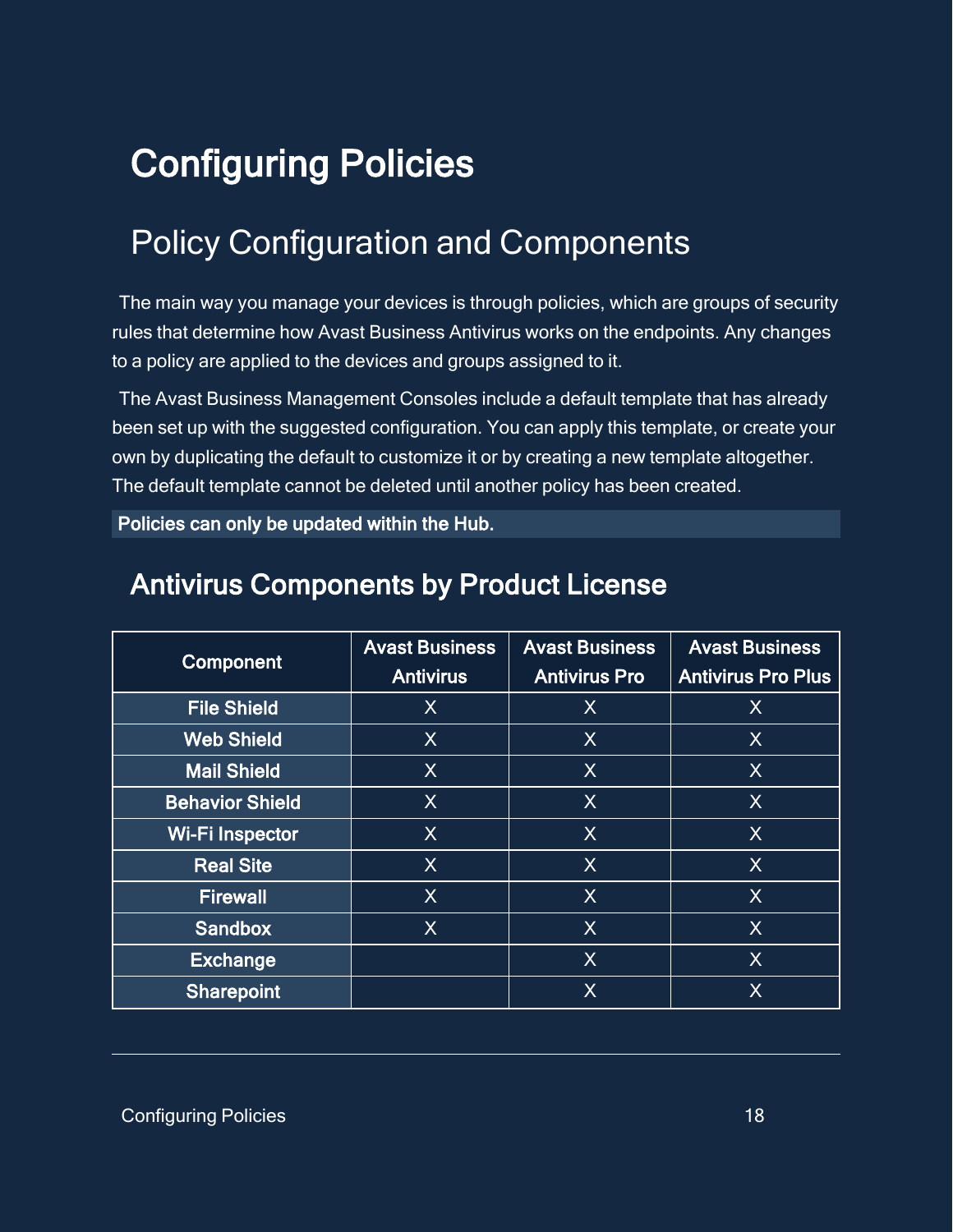| <b>Component</b>       | <b>Avast Business</b><br><b>Antivirus</b> | <b>Avast Business</b><br><b>Antivirus Pro</b> | <b>Avast Business</b><br><b>Antivirus Pro Plus</b> |
|------------------------|-------------------------------------------|-----------------------------------------------|----------------------------------------------------|
| <b>SecureLine VPN</b>  |                                           |                                               | Χ                                                  |
| <b>Data Shredder</b>   |                                           |                                               | X                                                  |
| <b>Browser Cleanup</b> |                                           |                                               | X                                                  |
| <b>Rescue Disk</b>     |                                           |                                               |                                                    |

# <span id="page-19-0"></span>Enabling and Disabling Components

Nearly all the shields and tools available in Avast Business Antivirus can be enabled or disabled in the policy. This is especially useful if you are trying to install only a few of the components on a server, or just keeping your number of tools to a minimum. Some tools, however, can only be installed or uninstalled entirely, such as Sandbox and Rescue Disk.

#### Business Hub

- 1. In the policy you are configuring on the Hub, select the Service Settings tab
- 2. Beside the components you want to alter, do one of the following:
	- To enable the component, click On
	- To disable the component, click Off

#### On-Premise Console

- 1. In the policy you are configuring, select the Active Protection tab
- 2. Select the relevant OS tab (Windows Workstation, Windows Server, or MacOS X)
- 3. Beside the components you want to alter, do one of the following:
	- To enable the component, move the slider to On
	- To disable the component, move the slider to Off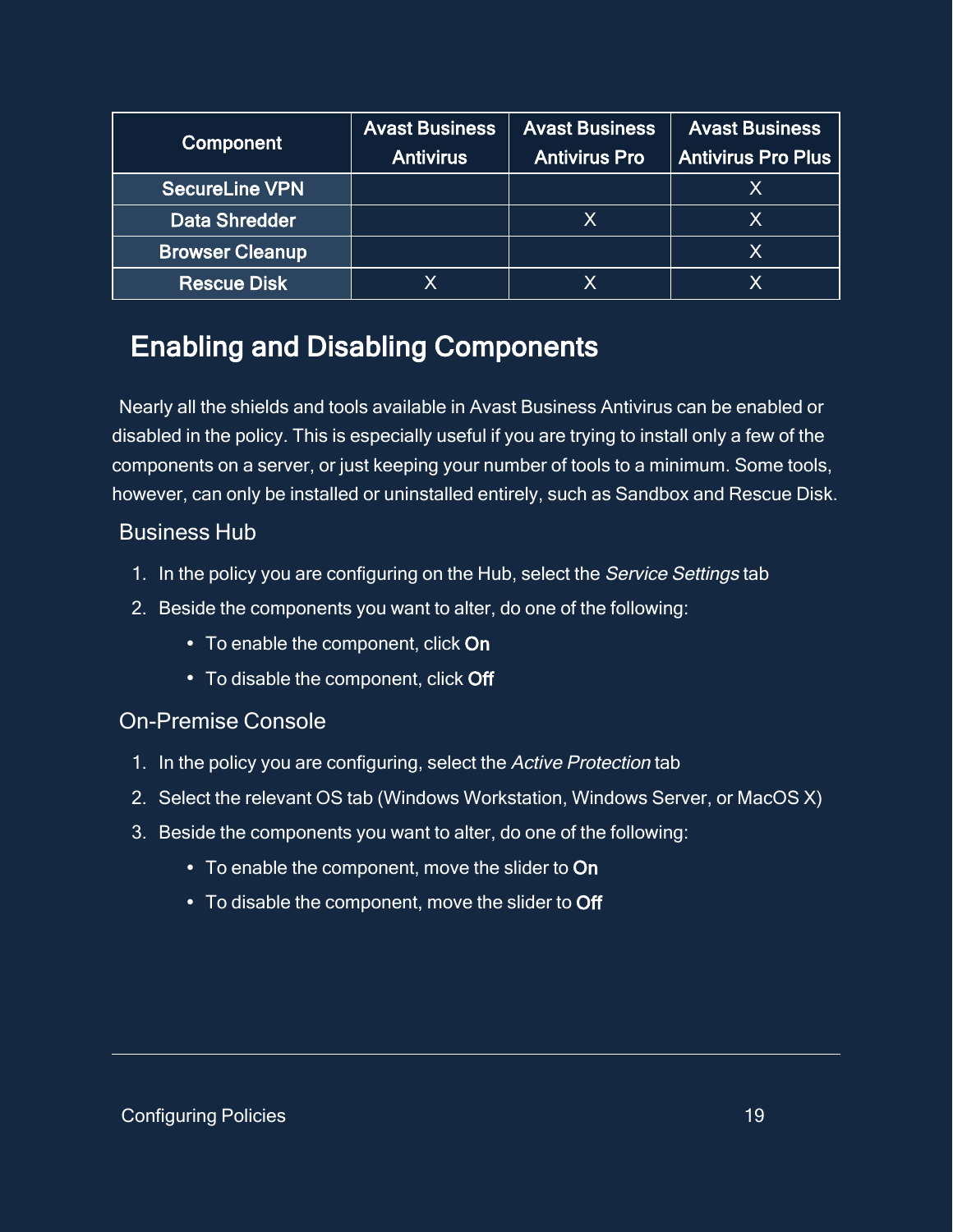## <span id="page-20-0"></span>Installing and Uninstalling Components

Most Active Protection features are installed with Avast Business Antivirus, but these components can be uninstalled and reinstalled as needed via the policy. MacOS X protection components cannot be installed or uninstalled but can be turned off.

## Business Hub

- 1. In the policy you are configuring on the Hub, select the Service Settings tab
- 2. Beside the components you want to alter, do one of the following:
	- If the component is not yet installed, click On. Then click Install & Enable
	- If the component is already installed, click the trash can to uninstall. Then click Confirm

## On-Premise Console

- 1. In the policy you are configuring, select the Active Protection tab
- 2. Select the relevant OS tab (Windows Workstation, Windows Server, or MacOS X)
- 3. Beside the components you want to alter, do one of the following:
	- If the component is not yet installed, click Install this component. Then click I understand, install component
	- If the component is already installed, click the More button beside the component, then click Uninstall this component. Then click I understand, uninstall component

For more details on configuring the various components available in the Policies of the Avast Business Management Consoles, see [Configuring Settings and Policies in](https://businesshelp.avast.com/Content/ArticleLists/AfB_ManagementConsoles/ConfiguringSettingsandPolicies.htm)  [the Avast Business Management Consoles.](https://businesshelp.avast.com/Content/ArticleLists/AfB_ManagementConsoles/ConfiguringSettingsandPolicies.htm)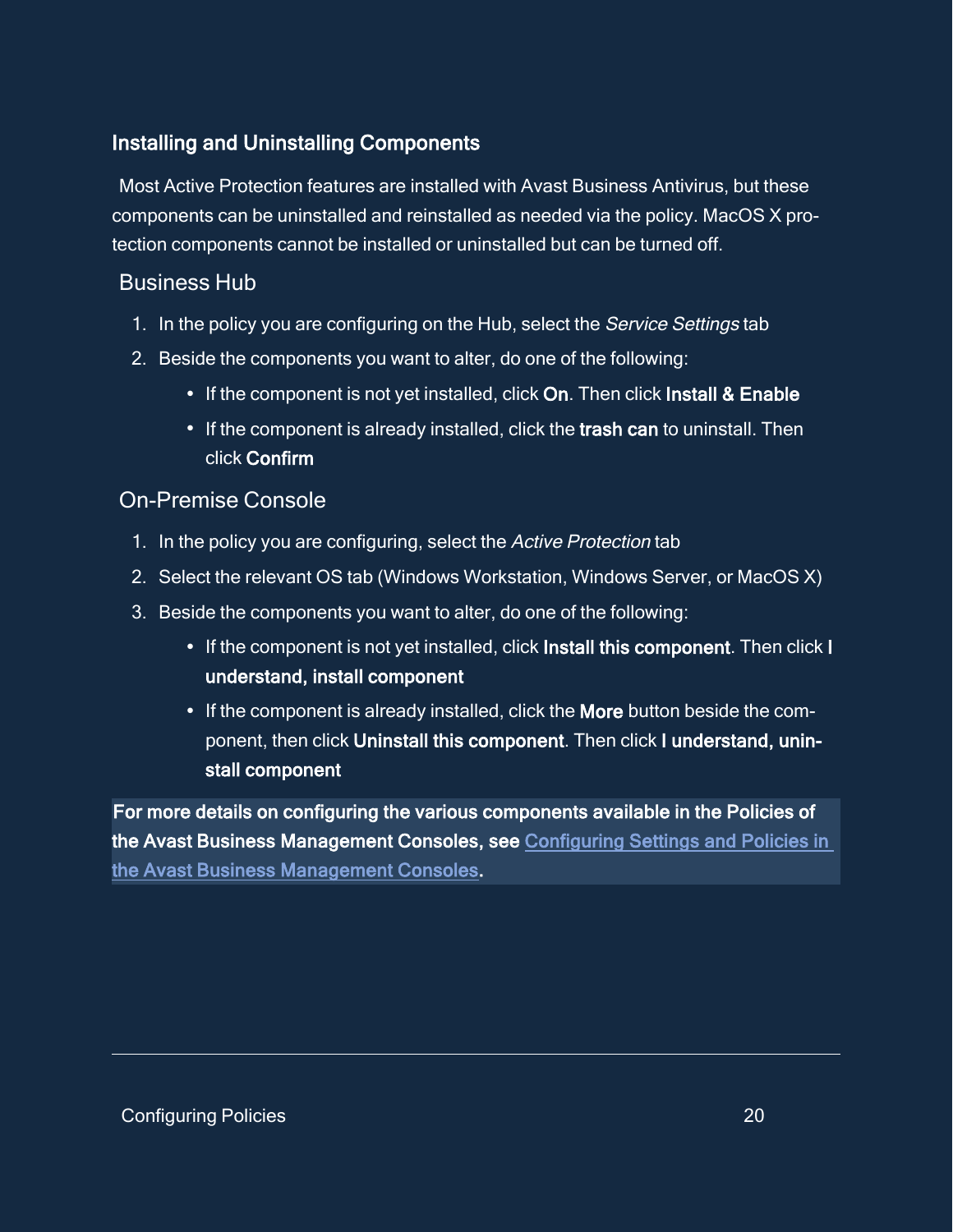# <span id="page-21-1"></span><span id="page-21-0"></span>Configuring Exclusions

# **Wildcards**

Many of the Shields and other components included in Avast Business Antivirus, as well as the main Antivirus itself, enable you to configure exclusions or block specific paths. Wildcards help when you do not know the exact file path or file name of files you want to include or exclude, or if you want to indicate multiple files in one path. Not all file paths allow the use of wildcards.

| <b>Character</b> | <b>Meaning</b>                                                       |
|------------------|----------------------------------------------------------------------|
|                  | Replaces a single character                                          |
| $\boldsymbol{?}$ | <b>For example:</b> ab?.html matches the files abc.html, abd.html,   |
|                  | abe.html, etc. It will not match the file abc.htm.                   |
|                  | Replaces zero or more characters                                     |
| $\star$          | <b>For example:</b> *mtl matches the files abc.html and d.html. *txt |
|                  | matches the files abc.txt, x.txt, and xyztxt.                        |

# <span id="page-21-2"></span>**Exclusions**

You can configure exclusions that will propagate across all of the various Shields and components of Avast Business Antivirus in the Exclusions or Antivirus Settings tab of your policies.

Any changes made to exclusions within policies will propagate across your network every 5-10 minutes. Console policies override local settings.

Business Hub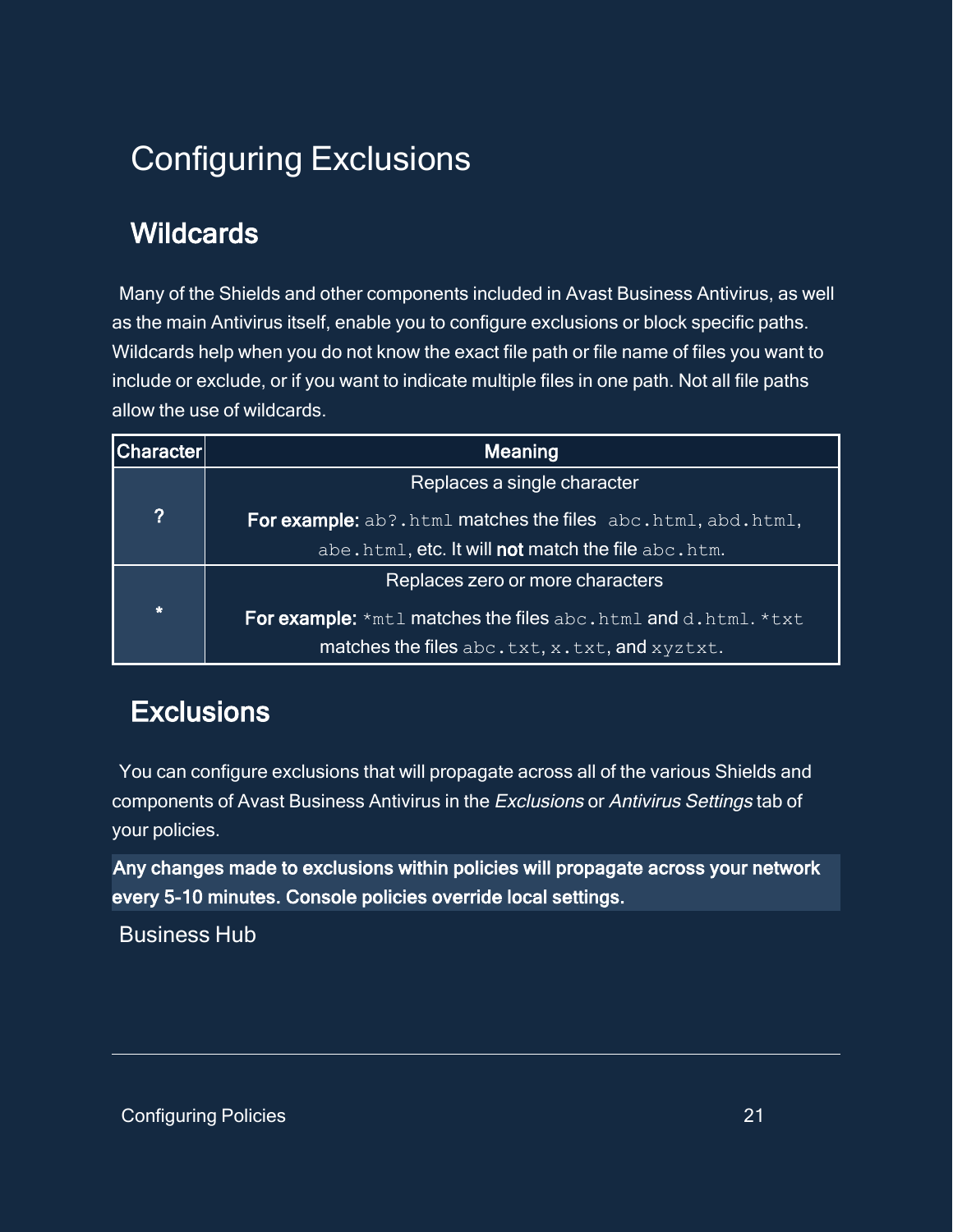- 1. Click the policy you would like to add exclusions to on the *Policies* page
- 2. Click the Exclusions tab
- 3. Expand the Antivirus exclusions section
- 4. Under the All Scans and Shields tab, click + Add new exclusion in the desired section:
	- File paths: enter a file path you would like to exclude, then click Add new exclusion
	- Hardened mode: enter an executable file you would like to exclude, then click Add new exclusion
	- URL addresses: enter a URL you would like to exclude, then click Add new exclusion
- 5. Click Save when you are finished

### On-Premise Console

- 1. Navigate to the Antivirus Settings tab for the desired OS
- 2. In the Exclusions section, do one of the following:
	- Click File paths, enter a file path you would like to exclude, then click Add
	- Click URL addresses, enter a URL you would like to exclude, then click Add
- 3. Click Apply changes when you are finished

<span id="page-22-0"></span>If you have multiple OS types using the same policy, be sure to add the exclusions to this section under the Windows Workstation and/or Windows Server tabs.

# Configuring Automatic Updates

You can set your devices to automatically update the Avast Business Antivirus program and virus definitions.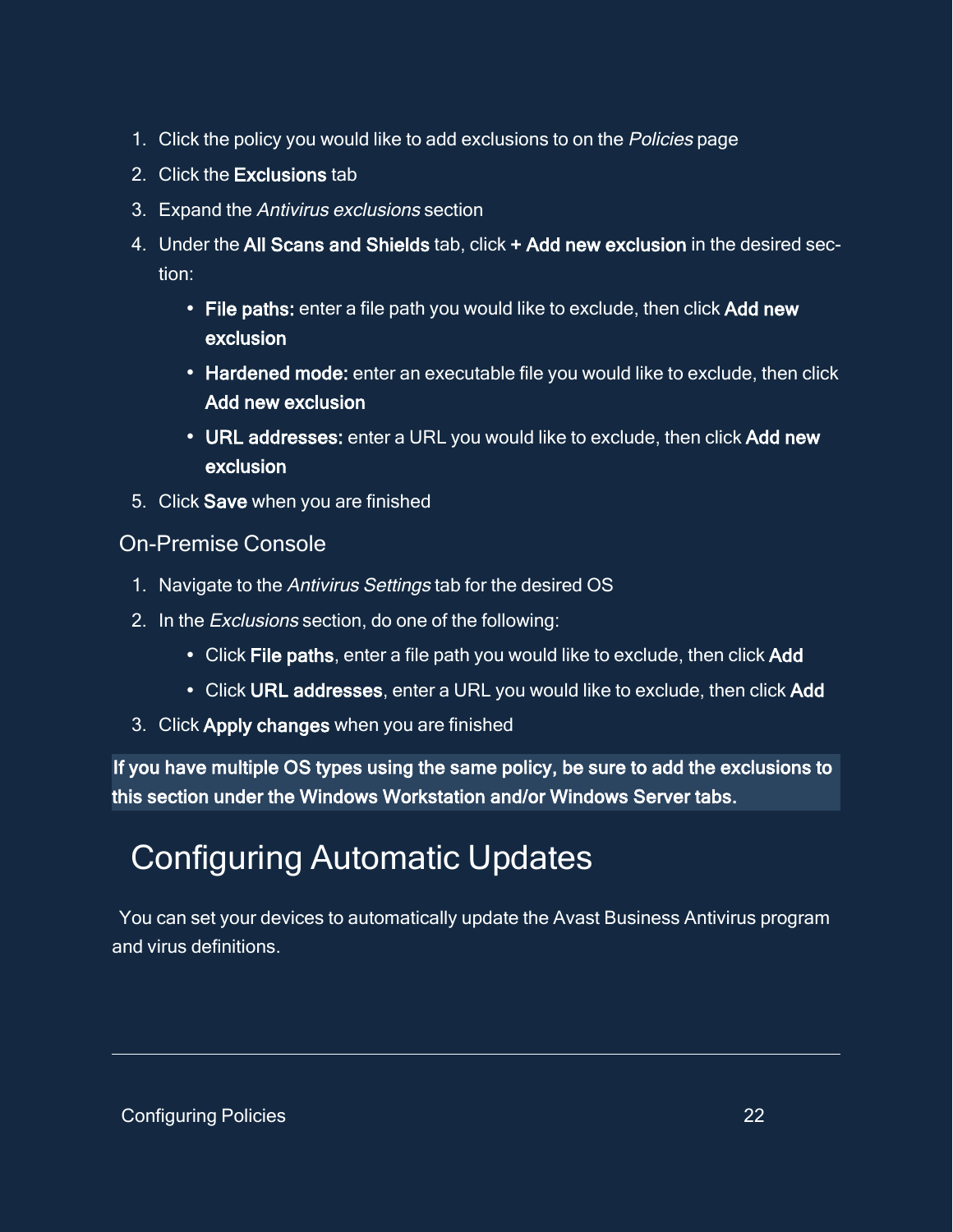# <span id="page-23-0"></span>Configuring Updates

## On-Premise Console

- 1. Click the policy you would like to change
- 2. Select the OS you are adding automatic update settings for
- 3. Click the General Settings tab
- 4. In the When to update section, choose an update option for both Virus definition updates and Program updates from the following options:
	- Automatically when new update is available (Recommended)
	- Manually

#### 5. Click Apply changes

Updates are sent either directly via Avast servers or any configured Update Agents/Local Update Servers on your network. If you have selected manual updates, you will need to manually update via the Devices page to ensure all devices on your network remain up to date with the latest protection.

# <span id="page-23-1"></span>Creating and Configuring Scans

You can configure the types of files and programs that are scanned by Avast Business Antivirus when you set up the scan task, assuming you selected an Advanced Scan type (Custom, Boot-time). Therefore, the main details for what will be scanned are not configured in policies, though exclusions are.

# <span id="page-23-2"></span>Types of Scans

- Quick Scan–Scan for common threats
- Full System Scan–Run a detailed scan of every file on the device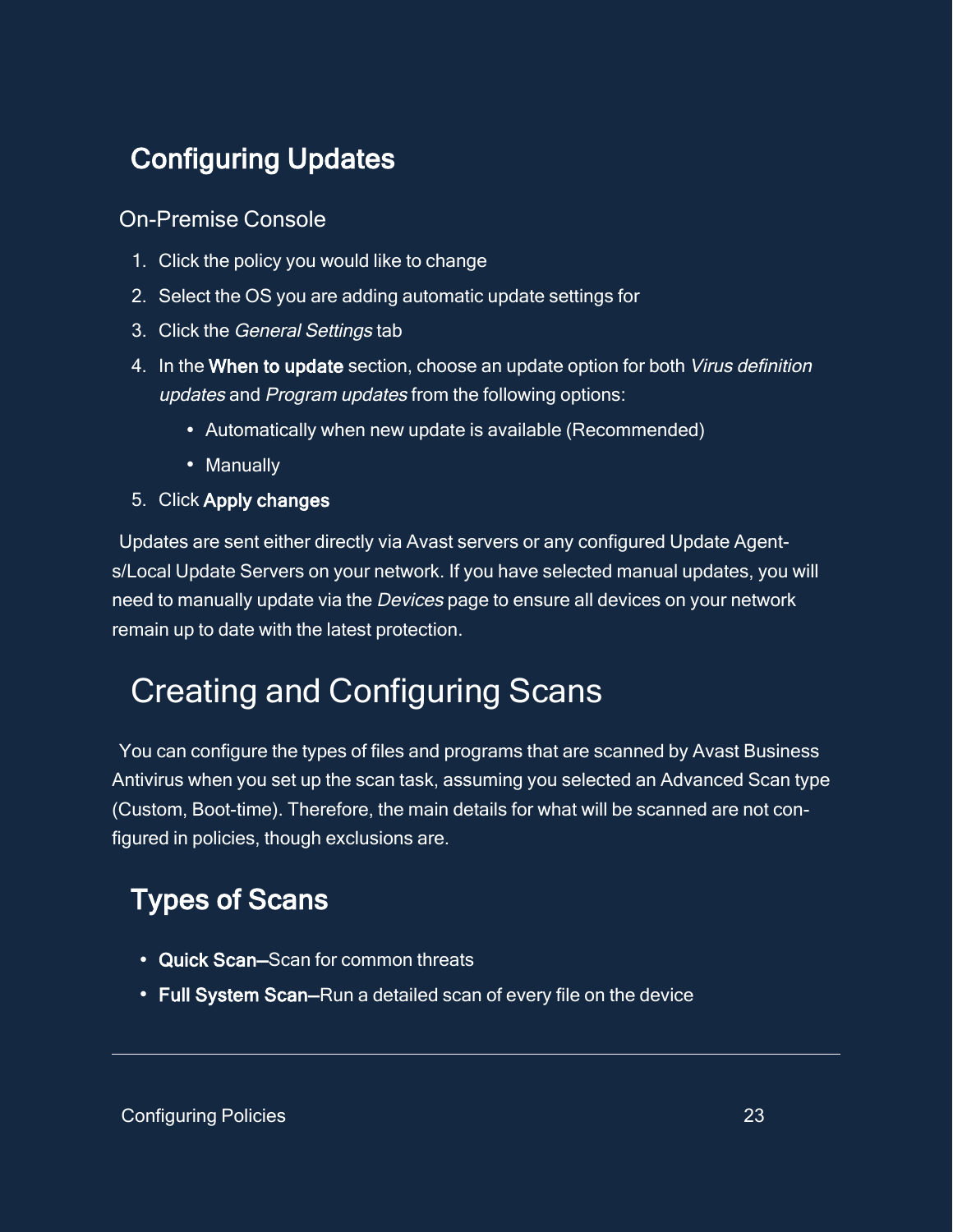- Custom Scan–Run a scan where you choose the file types, sensitivity of the scan, performance, actions, and whether compressed files are included.
- <span id="page-24-0"></span>• Boot-time Scan (MS Windows only)–Run a scan when the device boots up.

# Creating Scan

- 1. Click Scan device
- 2. Select a type of scan:
	- Quick Scan–Scans for common threats
	- Full System Scan–Runs a detailed scan of every file on the device
	- Removable Media Scan–Scans USBs and portable media connected to the device
	- Custom Scan–Runs a scan where you choose the file types, sensitivity of the scan, performance, actions, and whether compressed files are included.
	- Boot-time Scan (MS Windows only)–Runs a scan when the device boots up.
	- **o** If you chose Custom or Boot-time Scan, select the additional configuration options for your scan.
- 3. If you would like the task to be recurring, select Schedule the scan and set the Frequency (one-time, daily, weekly, or monthly) and Schedule start date and time
- 4. Type a Custom name for the scan
- 5. Click Start Scan

Any threats that are detected during this scan are usually sent to the device's Virus Chest. You can view and manage these detections in Device Details.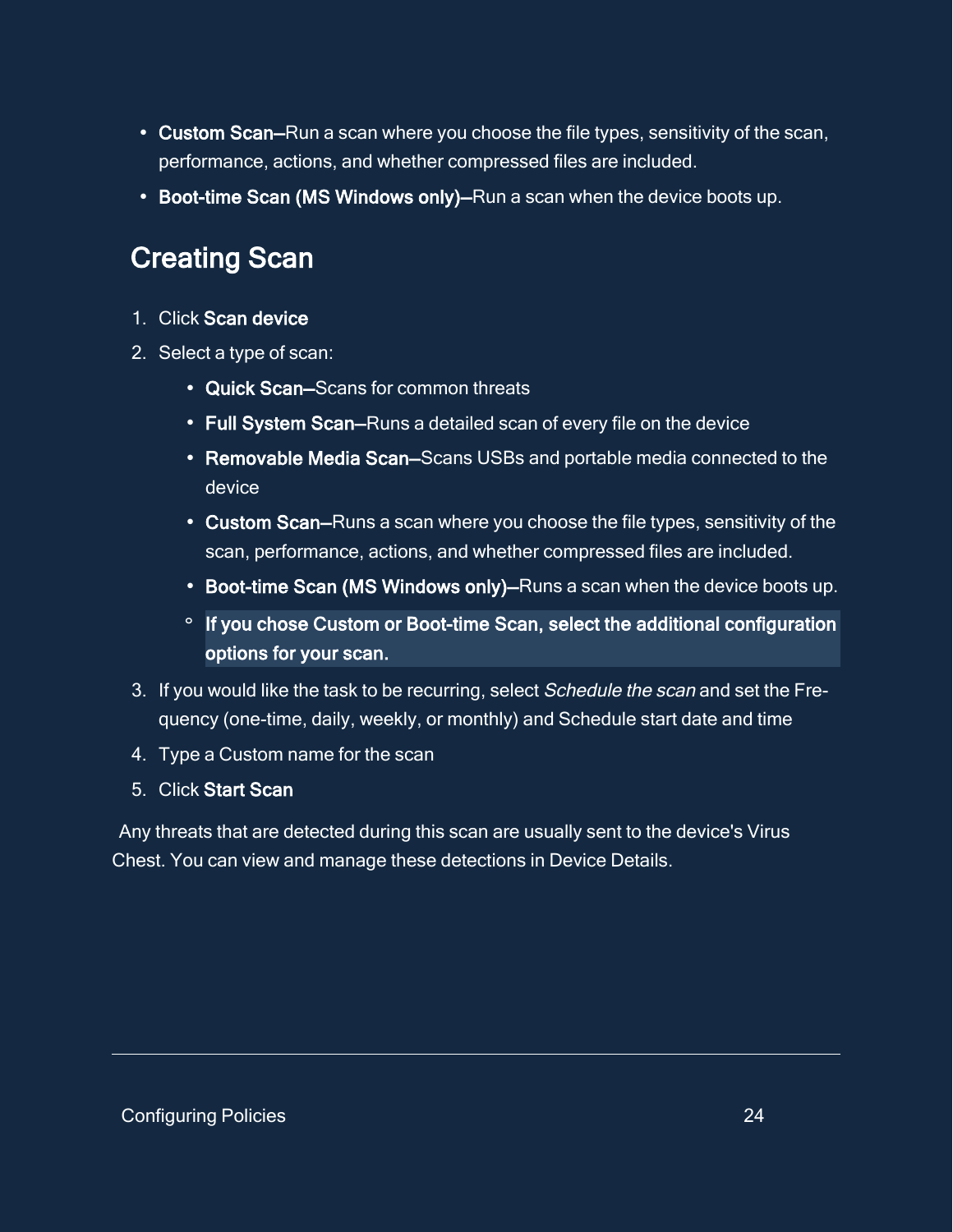# <span id="page-25-0"></span>Scan Configuration

## <span id="page-25-1"></span>Configuring Boot-Time Scans

Boot-time scans are only available for Microsoft Windows devices, and will scan your device when it is just beginning to "boot up".

Windows locations to scan: you can select preset locations to scan from the drop-down menu, which are then added to the list. If desired, you can also type the path to a specific location to be included in the scan. Any locations you do not want included in the scan can be removed from the list by clicking the delete button.

Restart the device now: immediately restart the device in order to perform a boot-time scan. If you do not check this, the boot-time scan will run the next time the device restarts.

Notify users with a message before the restart: enter a message to be displayed to the end user notifying them the device will restart shortly

Specify when the above message will be displayed: select when the message will be displayed, between 1 minute, 10 minutes, 30 minutes, or 1 hour before restart.

Heuristics: heuristics enable Antivirus to detect unknown malware by analyzing code for commands that may indicate malicious intent. The default setting is Normal. With higher sensitivity, Antivirus is more likely to detect malware, but also more likely to make falsepositive detections that incorrectly identify files as malware.

PUP and suspicious files: choose whether or not to scan for Potentially Unwanted Programs (PUPs)

Unpack archive files: choose whether or not to unpack archive file types during scanning, which is slower but more extensive

When a threat is found: choose what action Avast takes when a threat is detected, between Clean automatically, move to chest, repair, delete, or no action.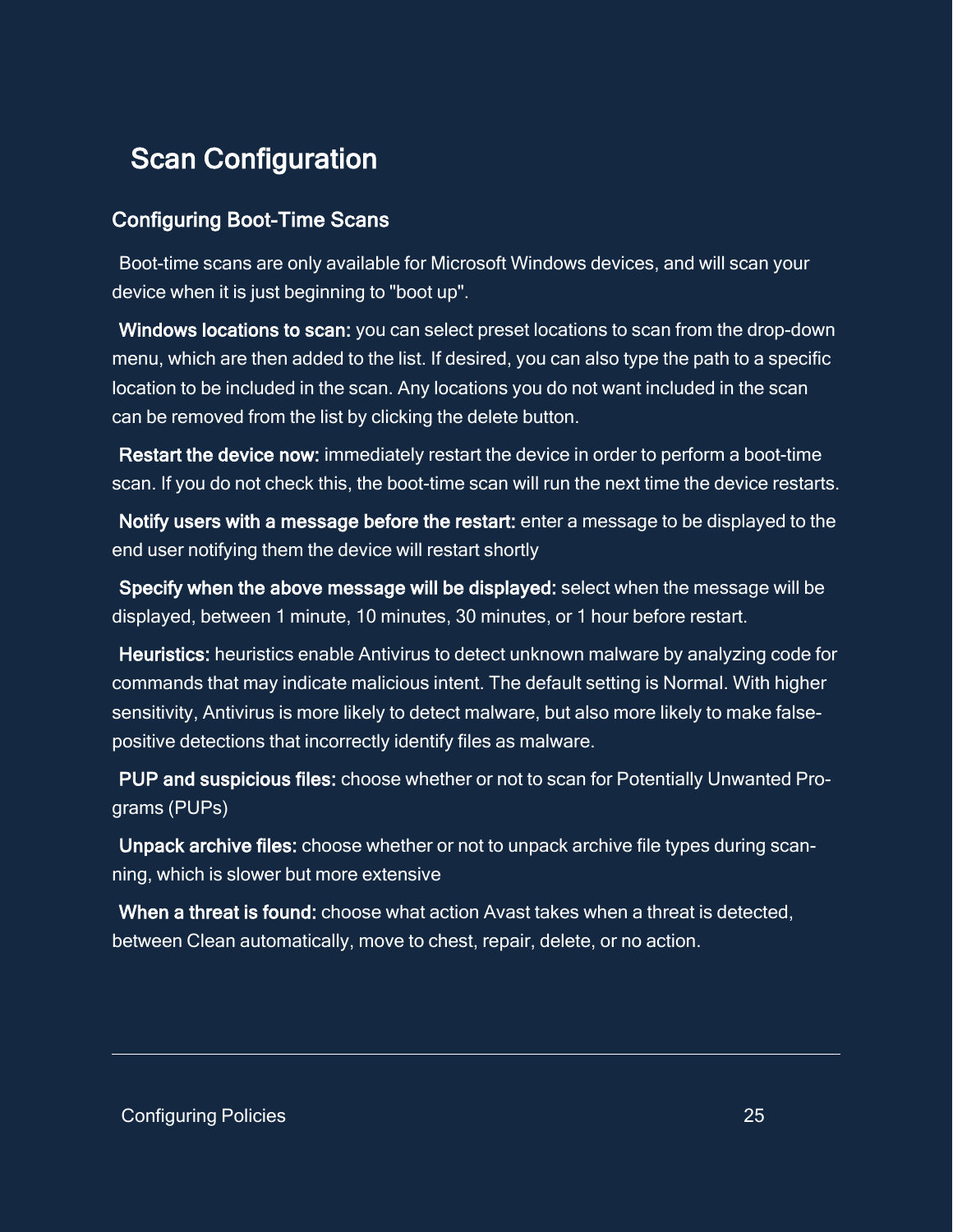Cancel the scan on the workstation: choose whether or not the scan can be canceled on the workstation while it is running

#### <span id="page-26-0"></span>Configuring Custom Scans

Custom scans provide the most control over what specific types of files, folders, programs, and processes are included in the Avast Business Antivirus scan.

#### <span id="page-26-1"></span>Configuring Locations

You can select preset locations to scan from the drop-down menu, which are then added to the list. If desired, you can also type the path to a specific location to be included in the scan. Any locations you do not want included in the scan can be removed from the list by clicking the delete button.

#### <span id="page-26-2"></span>File Types Tab

You can choose whether or not to scan all files (or just the most common areas for threats). Additionally, you can configure the scan to recognize file types by their content, which requires scanning the entire file, or by their name extension which will only scan the files with the extensions you enter in the text box that appears when that option is selected. You can also select whether or not to extract and scan packer files (.zip, etc).

#### <span id="page-26-3"></span>Sensitivity Tab

Heuristics Sensitivity: Heuristics enable Antivirus to detect unknown malware by analyzing code for commands that may indicate malicious intent. The default setting is Normal. With higher sensitivity, Antivirus is more likely to detect malware, but also more likely to make false-positive detections that incorrectly identify files as malware. Code emulations unpack and test suspected malware in an emulated environment where the file cannot cause damage to devices. Use code emulation is enabled by default.

Sensitivity: choose to test whole files, which will cause the scan to be slower but more extensive.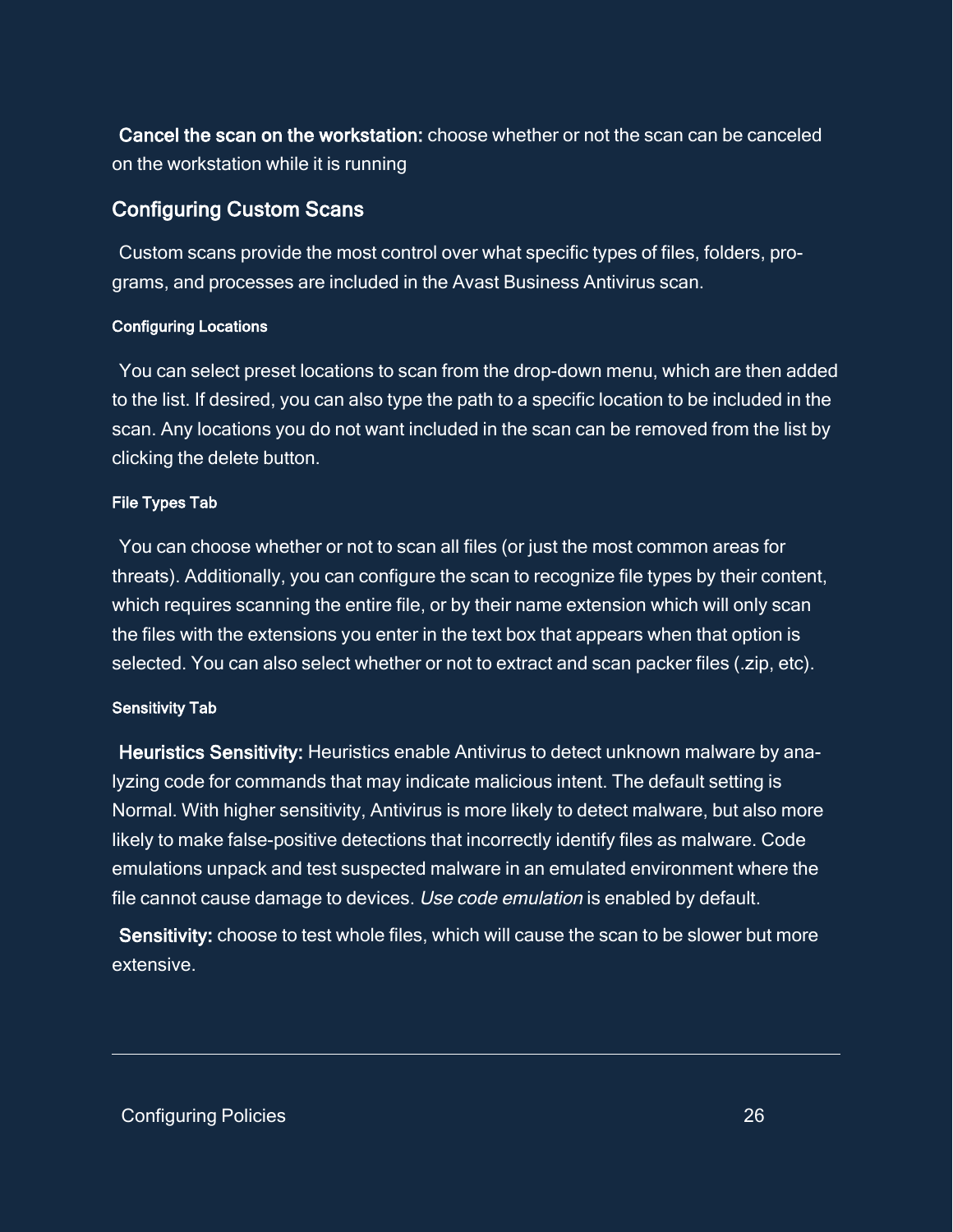PUP and suspicious files: choose whether or not to scan for Potentially Unwanted Programs (PUPs)

Links: choose whether any links within files are followed during the scan, which will cause the scan to be slower but more extensive.

#### <span id="page-27-0"></span>Performance Tab

Priority: choose the priority of the scan on the end device(s). A higher priority will lead to a quicker scan, but will use more resources.

Persistent cache: choose whether to speed up the scan by using the persistent cache, and/or to store data about scanned files in the persistent cache which will slow down the scan.

File access: choose whether to speed up the scan by reading files in the order they are stored on the disk, which is only effective on NTFS volumes.

#### <span id="page-27-1"></span>Actions Tab

Apply an action: choose whether or not actions are automatically taken during the scan when a virus, potentially unwanted program (PUP), or suspicious file is detected. The options are Clean Automatically, Move to chest, Repair, Delete, and No Action.

If, for whatever reason, Avast cannot complete the main action, it will attempt the action selected under If the action fails, use

Options: choose whether to perform the selected action upon restart.

Processing of infected archives: choose whether to only remove the packed file from the archive (and if that fails, do nothing), remove the packed file from the archive (and if that fails, remove the entire archive), or to remove the entire archive.

### <span id="page-27-2"></span>Configuring Custom Scans

Custom scans provide the most control over what specific types of files, folders, programs, and processes are included in the Avast Business Antivirus scan. You can select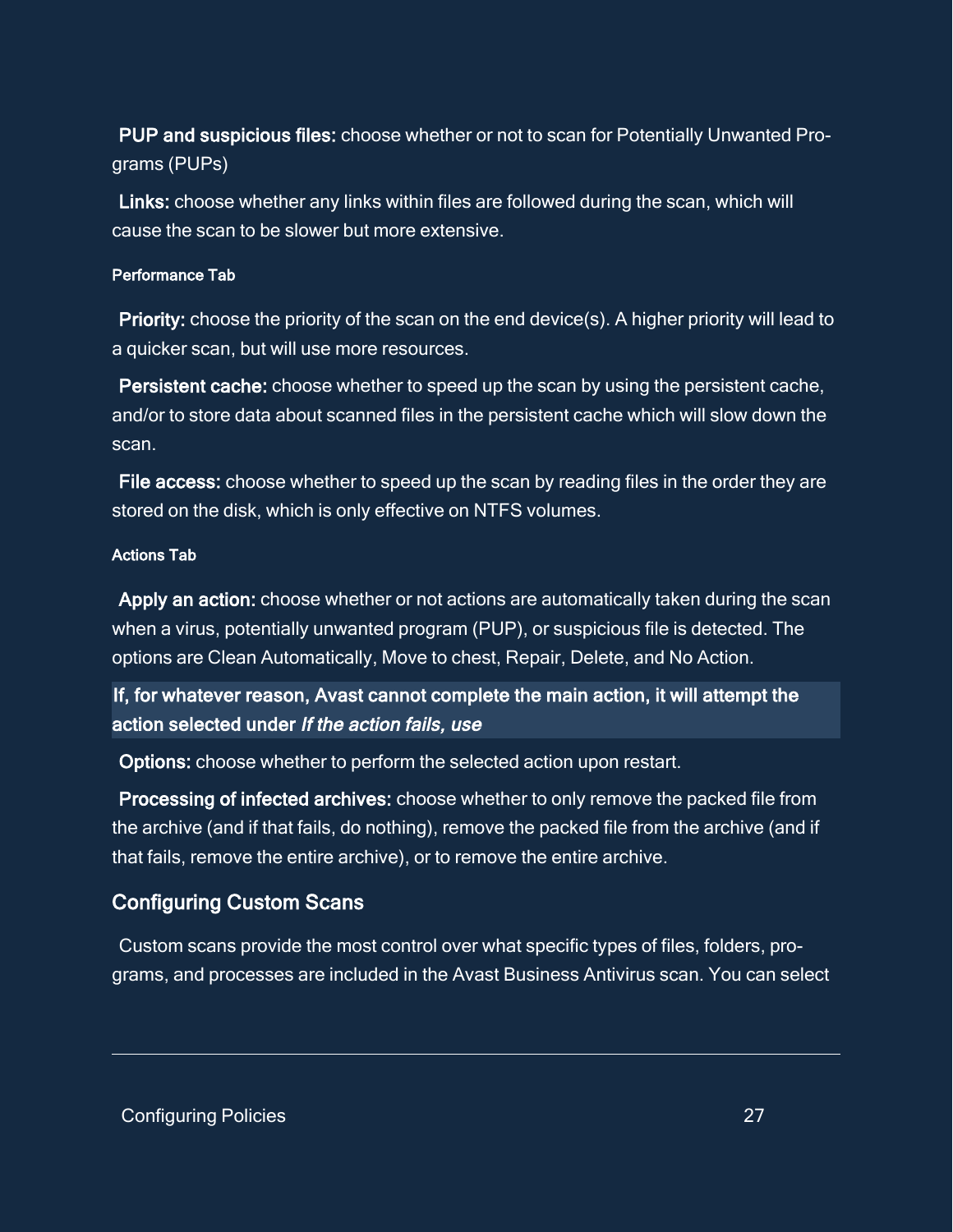different scan options for Windows Workstations, Windows Servers, and MacOS X devices within the same scan task.

#### <span id="page-28-0"></span>Configuring Locations

You can select preset locations to scan from the drop-down menu, which are then added to the list. If desired, you can also type the path to a specific location to be included in the scan. Any locations you do not want included in the scan can be removed from the list by clicking the delete button.

#### <span id="page-28-1"></span>File Types Tab

You can choose whether or not to scan all files (or just the most common areas for threats). Additionally, you can configure the scan to recognize file types by their content, which requires scanning the entire file, or by their name extension which will only scan the files with the extensions you enter in the text box that appears when that option is selected.

#### <span id="page-28-2"></span>Sensitivity Tab

Heuristics Sensitivity: Heuristics enable Antivirus to detect unknown malware by analyzing code for commands that may indicate malicious intent. The default setting is Normal. With higher sensitivity, Antivirus is more likely to detect malware, but also more likely to make false-positive detections that incorrectly identify files as malware. Code emulations unpack and test suspected malware in an emulated environment where the file cannot cause damage to devices. Use code emulation is enabled by default.

Sensitivity: choose to test whole files, which will cause the scan to be slower but more extensive.

PUP and suspicious files: choose whether or not to scan for Potentially Unwanted Programs (PUPs)

Links: choose whether any links within files are followed during the scan, which will cause the scan to be slower but more extensive.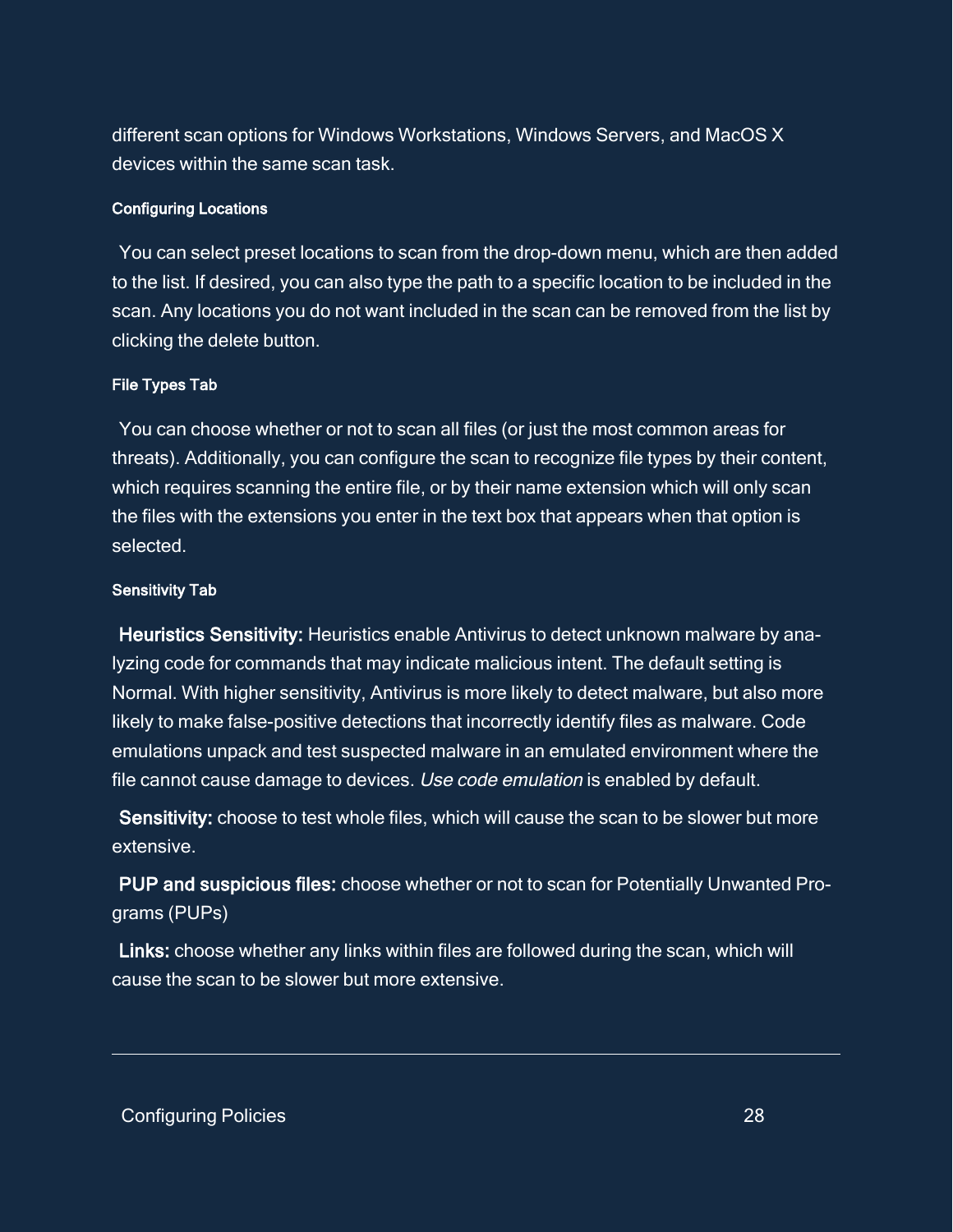#### <span id="page-29-0"></span>Performance Tab

Priority: choose the priority of the scan on the end device(s). A higher priority will lead to a quicker scan, but will use more resources.

Persistent cache: choose whether to speed up the scan by using the persistent cache, and/or to store data about scanned files in the persistent cache which will slow down the scan.

File access: choose whether to speed up the scan by reading files in the order they are stored on the disk, which is only effective on NTFS volumes.

#### <span id="page-29-1"></span>Actions Tab

Apply an action: choose whether or not actions are automatically taken during the scan when a virus, potentially unwanted program (PUP), or suspicious file is detected. The options are Clean Automatically, Move to chest, Repair, Delete, and No Action.

If, for whatever reason, Avast cannot complete the main action, it will attempt the action selected under If the action fails, use

Options: choose whether to perform the selected action upon restart.

Processing of infected archives: choose whether to only remove the packed file from the archive (and if that fails, do nothing), remove the packed file from the archive (and if that fails, remove the entire archive), or to remove the entire archive.

#### <span id="page-29-2"></span>Packers Tab

Choose whether or not to extract all archive files for scanning.

There are many more features and options available in the Avast Business Management Consoles. For more information, please see our Knowledge Base at <https://businesshelp.avast.com/>.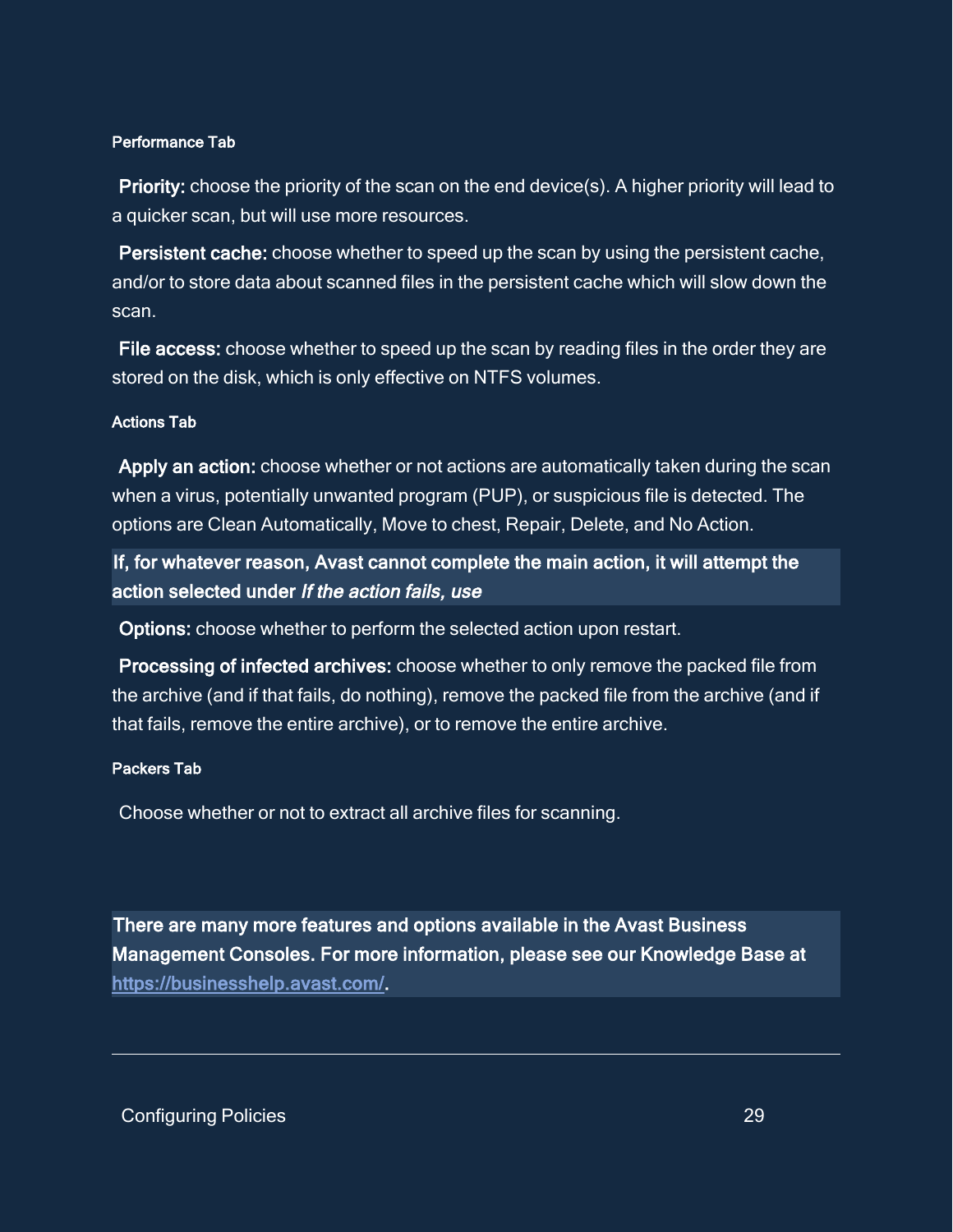# <span id="page-30-0"></span>**Glossary**

### A

## Anti-spam

Antivirus component designed to scan outgoing and incoming emails for threats.

### **Antivirus**

A service which keeps devices safe from viruses and other threats. Requires regular virus definition updates to be effective.

#### av

A service which keeps devices safe from viruses and other threats. Requires regular virus definition updates to be effective.

## Avast Business Antivirus

A service which keeps devices safe from viruses and other threats. Requires regular virus definition updates to be effective.

## AVG Business Antivirus

A service which keeps devices safe from viruses and other threats. Requires regular virus definition updates to be effective.

### D

### **Device**

Personal computers, laptops, or server devices you would like to add to your network.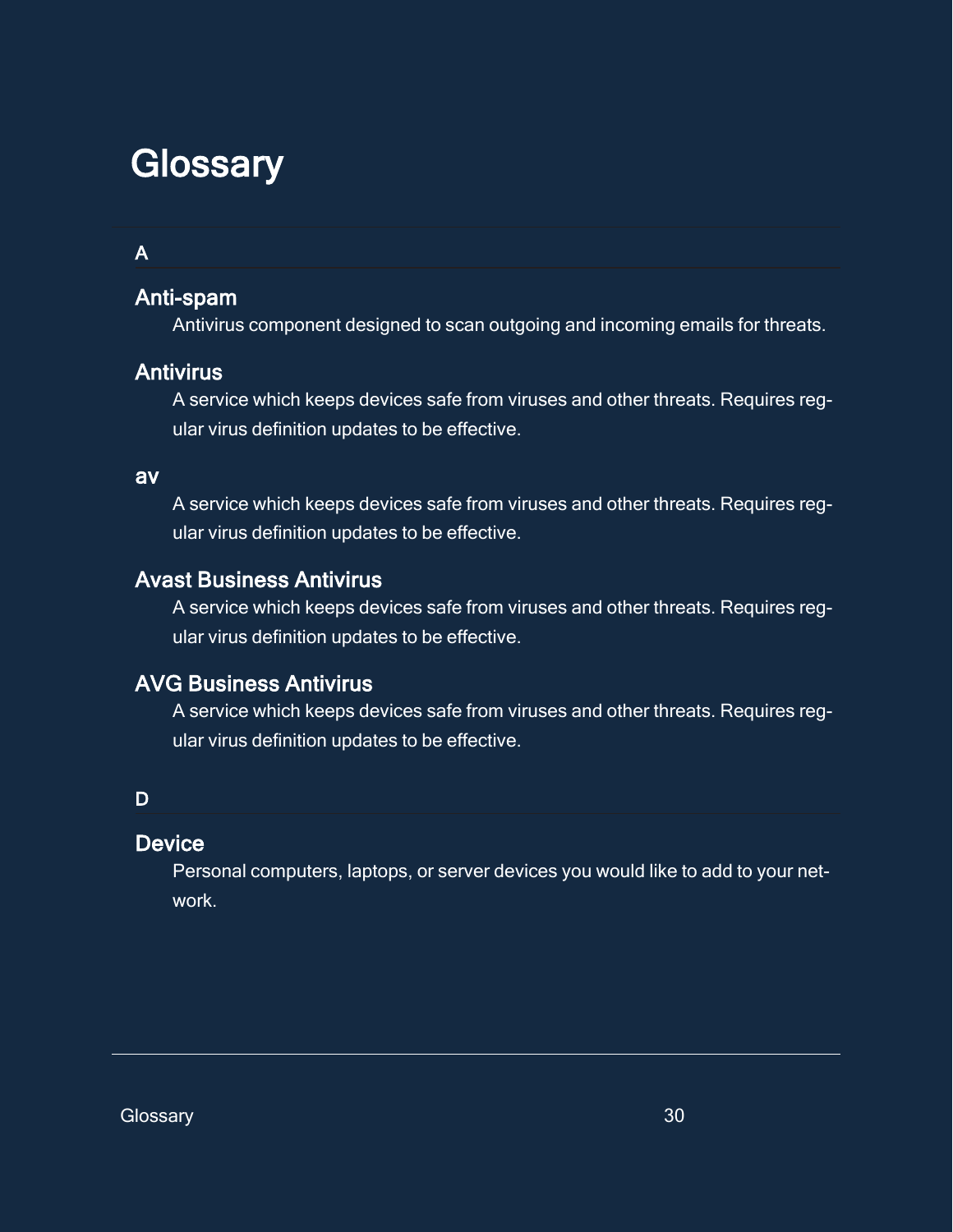#### E

#### Exception

Individual or uncategorized websites, files, etc allowed or blocked by Antivirus.

#### Exclusion

Individual or uncategorized websites, files, etc allowed or blocked by Antivirus.

#### F

## **Firewall**

Antivirus component which scans all outgoing and incoming traffic to a device for threats.

### G

## **Group**

Organizational structure used for managing numbers of devices on a network. Your Console comes with a default group which can be renamed, but cannot not be deleted.

#### L

## License

The type of subscription you have for a specific, paid Avast or AVG product.

## Local Update Server

Device(s) in your network designated by your Console to download, deploy to, or scan other networked machines.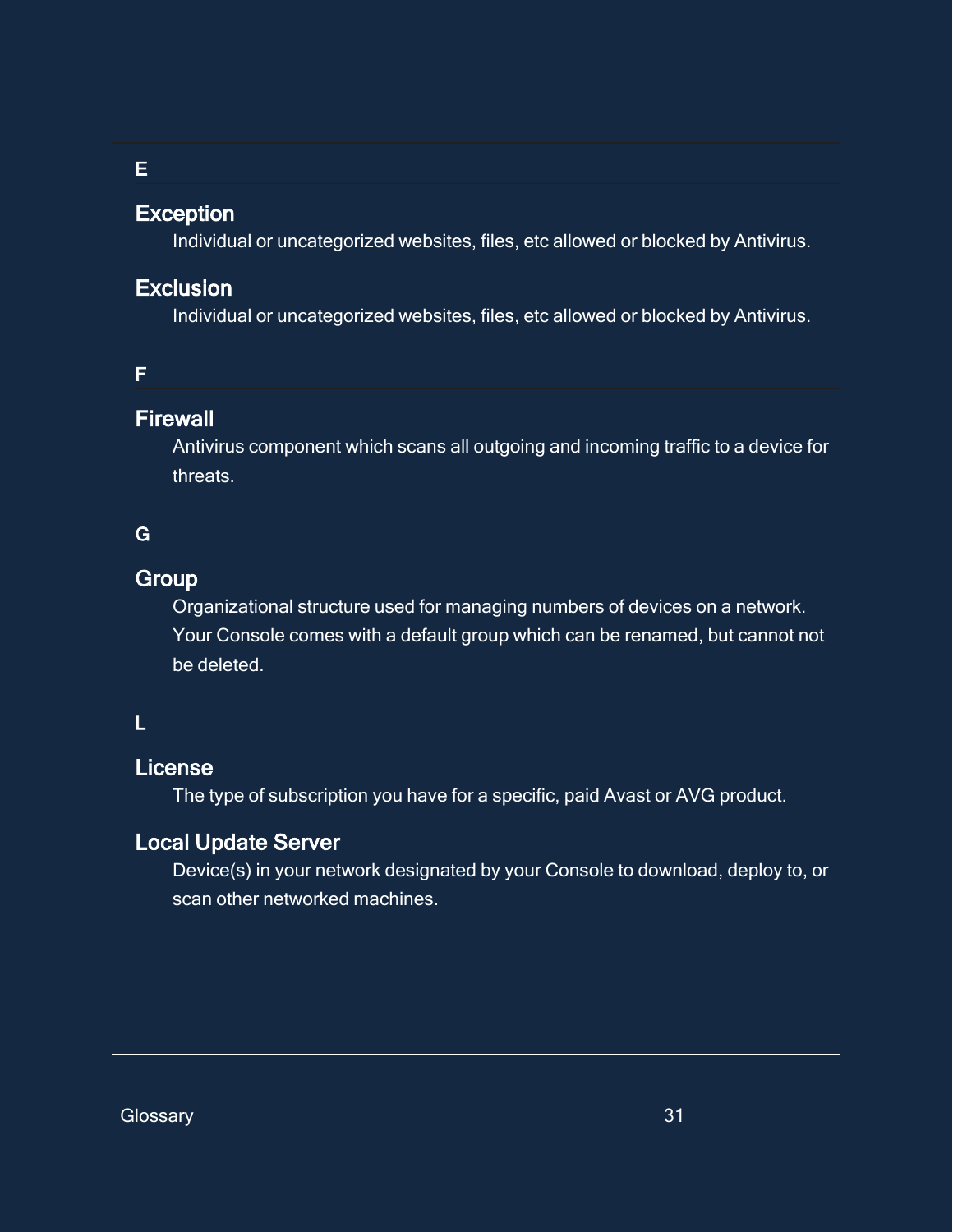### Master Agent

Device(s) in your network designated by your Console to download, deploy to, or scan other networked machines.

#### P

M

## **Policy**

A set of settings applied to device(s) from your Console to automate client-side Antivirus processes.

## Potentially Unwanted Program

Programs which sometimes act similarly to malware or spyware, usually installed as part of another installation.

#### PUP

Programs which sometimes act similarly to malware or spyware, usually installed as part of another installation.

#### Q

#### **Quarantine**

Component of Antivirus which quarantines potentially infected files until it has been determined that it is safe to permanently delete them, either manually or according to a schedule.

## R

## Remote Deployment

Method of installing Antivirus from your Console to all chosen devices on the local network, only available when a device on the network already has Antivirus